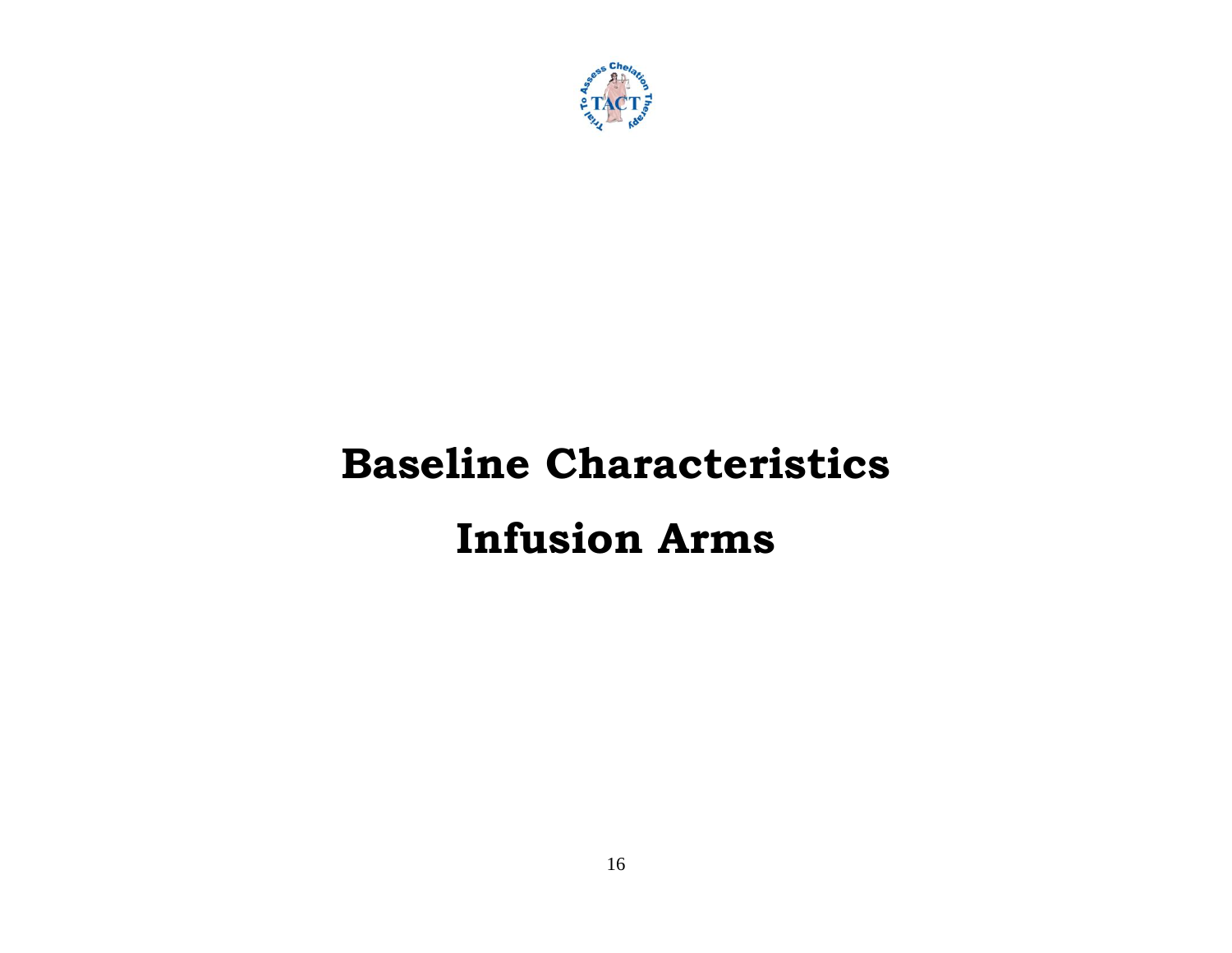

# Patient Demographics by Infusion Arm<sup>\*</sup>

|                                                                                                                                                | <b>EDTA Chelation</b><br>$(N = 839)$                       | <b>Placebo</b><br>$(N = 869)$                              | <b>All Patients</b><br>$(N=1708)$                       |
|------------------------------------------------------------------------------------------------------------------------------------------------|------------------------------------------------------------|------------------------------------------------------------|---------------------------------------------------------|
| Age (years)                                                                                                                                    | 65 (59, 72)                                                | 66 (59, 72)                                                | 65 (59, 72)                                             |
| Female                                                                                                                                         | 152 (18%)                                                  | 147 (17%)                                                  | 299 (18%)                                               |
| Ethnicity<br>Hispanic or Latino<br>Not Hispanic or Latino                                                                                      | 22 ( 3%)<br>817 (97%)                                      | 29 ( 3%)<br>840 (97%)                                      | 51 (3%)<br>1657 (97%)                                   |
| Race<br>Caucasian<br><b>Black or African American</b><br>Asian<br>American Indian / Alaska native<br>Native Hawaiian or Other Pacific Islander | 790 (94%)<br>29 (3%)<br>$10(1\%)$<br>$11(1\%)$<br>$3(0\%)$ | 815 (94%)<br>$31(4\%)$<br>18 ( 2%)<br>$6(1\%)$<br>$3(0\%)$ | 1605 (94%)<br>60(4%)<br>28 ( 2%)<br>17 (1%)<br>$6(0\%)$ |
| Minority (Hispanic or non-Caucasian)                                                                                                           | 72 ( 9%)                                                   | 84 (10%)                                                   | 156 (9%)                                                |
| Height (inches)                                                                                                                                | 69 (65, 71)                                                | 68 (66, 71)                                                | 69 (66, 71)                                             |

(continued on next page)

\* Median, 25th and 75th percentiles are reported for all continuous variables.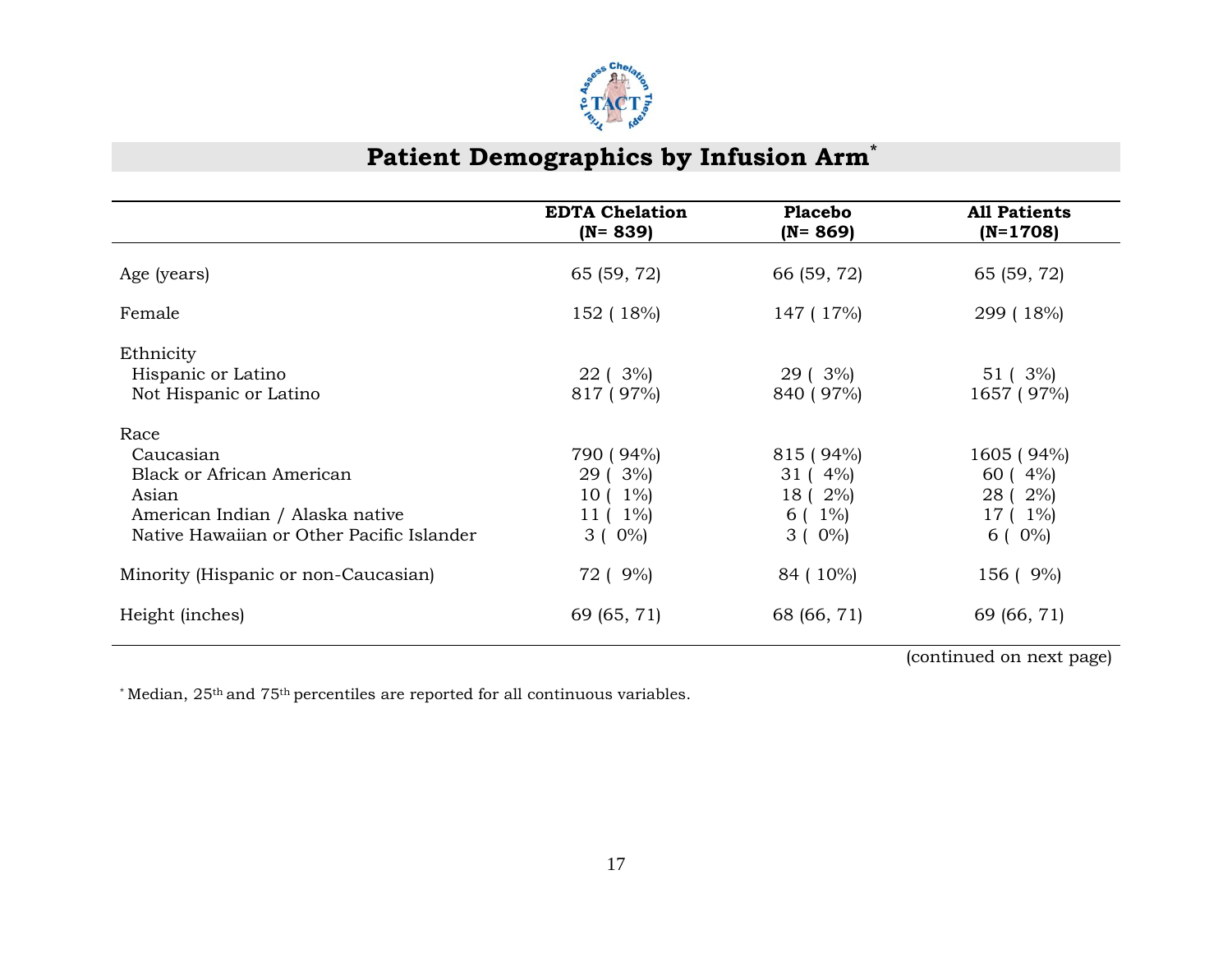

# Patient Demographics by Infusion Arm<sup>\*</sup>

|                 | <b>EDTA Chelation</b><br>$(N = 839)$ | <b>Placebo</b><br>$(N = 869)$ | <b>All Patients</b><br>$(N=1708)$ |
|-----------------|--------------------------------------|-------------------------------|-----------------------------------|
| Weight (pounds) | 198 (173, 228)                       | 197 (172, 228)                | 198 (172, 228)                    |
| Males           | 203 (182, 232)                       | 201 (178, 230)                | 202 (180, 231)                    |
| Females         | 163 (142, 191)                       | 173 (146, 204)                | 167 (145, 197)                    |
| BMI             | 30(27, 34)                           | 30(27, 34)                    | 30(27, 34)                        |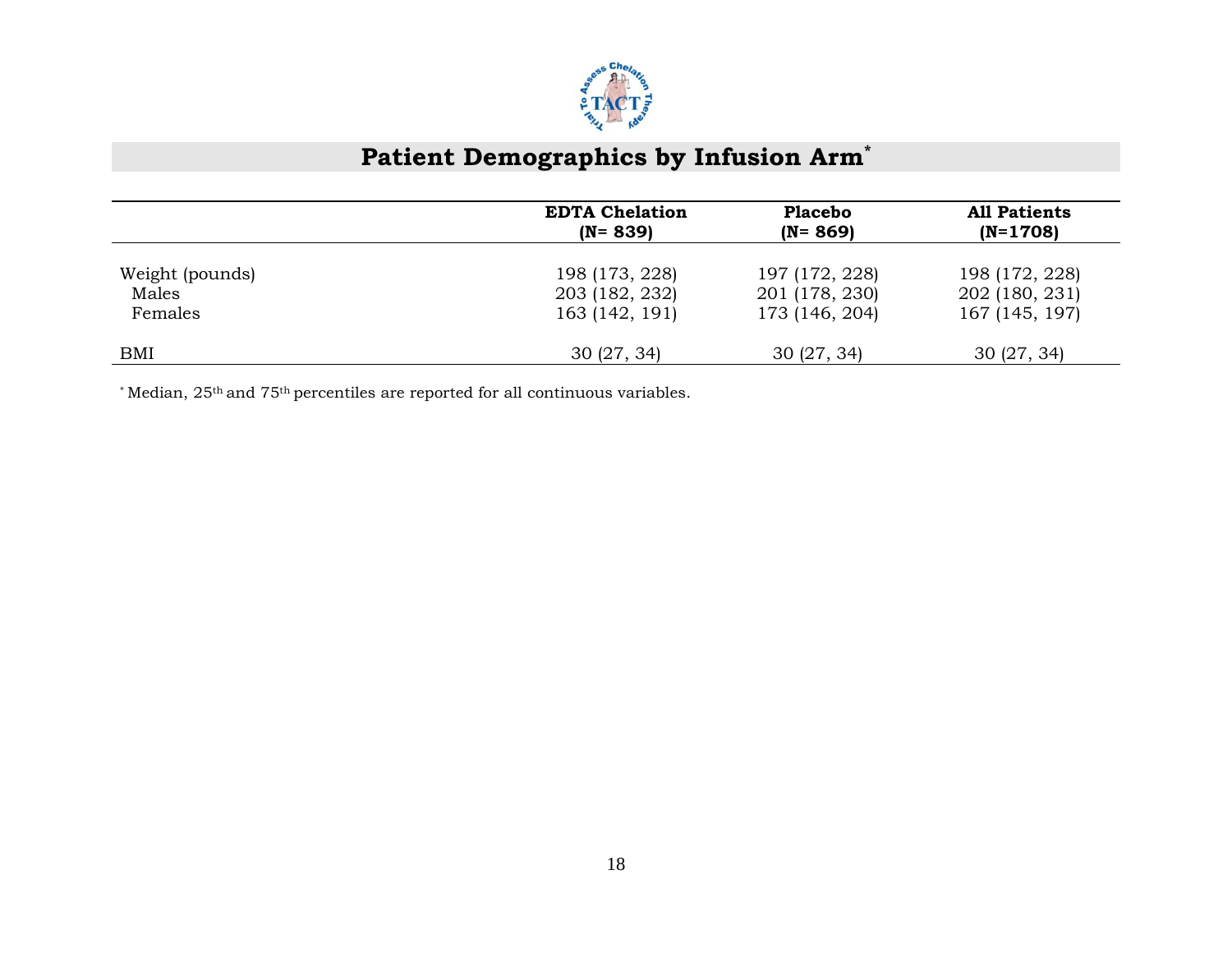

# **Medical History by Infusion Arm**

|                                                     | <b>EDTA</b><br><b>Chelation</b><br>$(N = 839)$ | <b>Placebo</b><br>$(N = 869)$ | <b>All Patients</b><br>$(N=1708)$      |
|-----------------------------------------------------|------------------------------------------------|-------------------------------|----------------------------------------|
| Angina pectoris                                     | 461 (55%)                                      | 465 (54%)                     | 926 (54%)                              |
| Time from qualifying MI to<br>randomization (years) | 4.3(1.8, 9.1)                                  | 4.8(1.5, 9.5)                 | 4.6 $(1.6, 9.2)$                       |
| Anterior MI                                         | 337 (40%)                                      | 337 (39%)                     | 674 (39%)                              |
| Congestive heart failure                            | 154 (18%)                                      | 153 (18%)                     | 307 (18%)                              |
| Valvular heart disease                              | 92 (11%)                                       | 83 (10%)                      | 175 (10%)                              |
| Stroke                                              | 57 (7%)                                        | 54 (6%)                       | 111(6%)                                |
| <b>TIA</b>                                          | 42 (5%)                                        | 42 (5%)                       | 84 (5%)                                |
| <b>Diabetes</b>                                     | 265 (32%)                                      | 273 (31%)                     | 538 (31%)                              |
| Peripheral vascular disease                         | 126 (15%)                                      | 142 (16%)                     | 268 (16%)                              |
| Intermittent claudication                           | 66 (8%)                                        | 78 ( 9%)                      | 144 ( 9%)                              |
| Severe intermittent claudication                    | 3%<br>26 (                                     | $2\%$<br>18 (                 | 3%<br>44 (<br>(continued on next page) |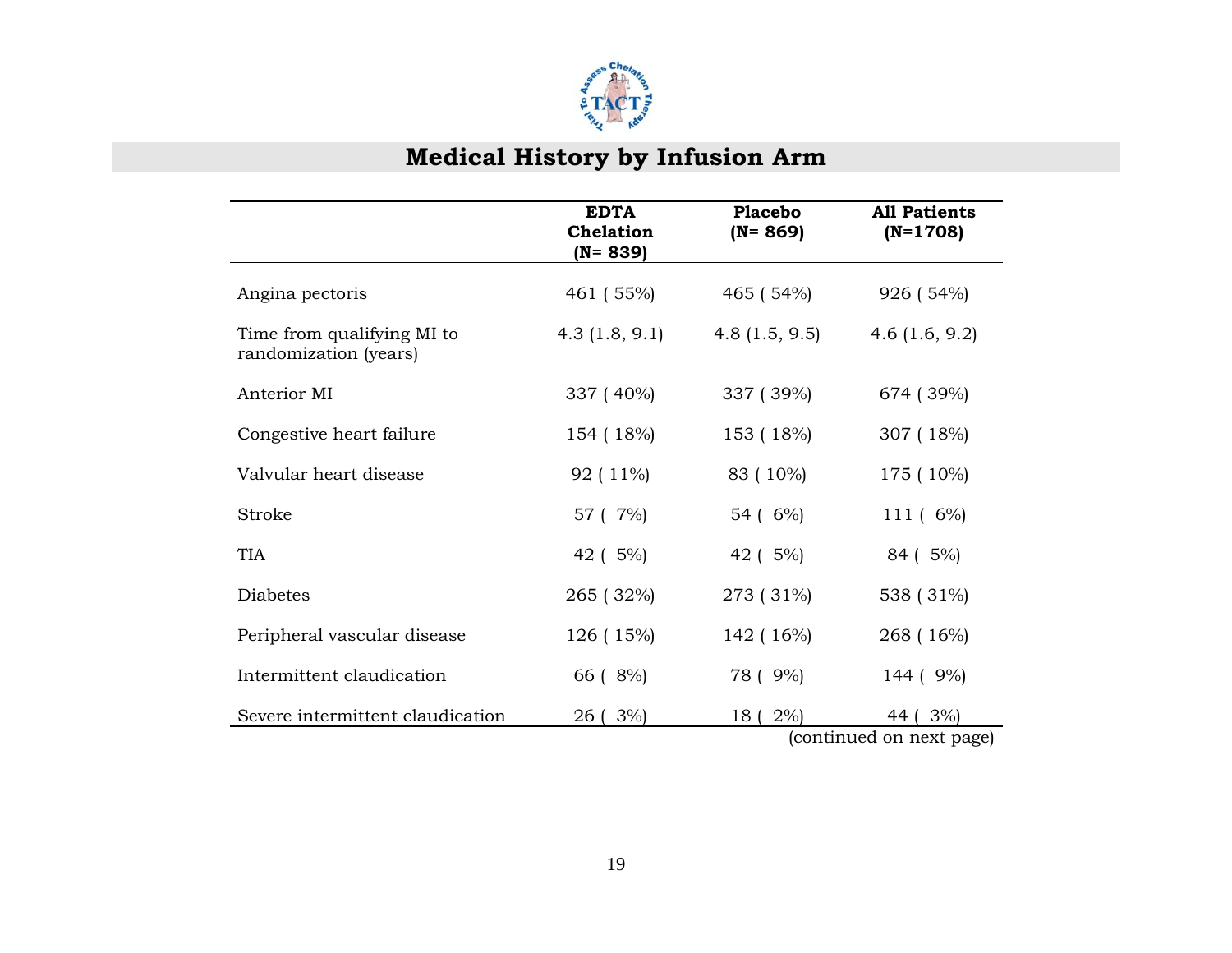

# **Medical History by Infusion Arm**

|                                                        | <b>EDTA</b><br><b>Chelation</b><br>$(N = 839)$ | <b>Placebo</b><br>$(N = 869)$ | <b>All Patients</b><br>$(N=1708)$ |
|--------------------------------------------------------|------------------------------------------------|-------------------------------|-----------------------------------|
|                                                        |                                                |                               |                                   |
| Hypertension                                           | 568 (68%)                                      | 601 (69%)                     | 1169 (68%)                        |
| Hypercholesterolemia                                   | 676 (82%)                                      | 694 (81%)                     | 1370 (82%)                        |
| Atrial fibrillation                                    | 85 (10%)                                       | 110 (13%)                     | 195 (12%)                         |
| Cardiac arrest or sustained<br>ventricular tachycardia | 56 (7%)                                        | 74 ( 9%)                      | 130 (8%)                          |
| Osteoporosis                                           | 39 ( 5%)                                       | 48 ( 6%)                      | 87 (5%)                           |
| Former cigarette smoker                                | 467 (56%)                                      | 488 (56%)                     | 955 (56%)                         |
| Thyroid disease                                        | 109 (13%)                                      | 105 (12%)                     | 214 (13%)                         |
| Fracture(s) since age 50                               | 5%<br>44                                       | 8%<br>68                      | 7%<br>112 (                       |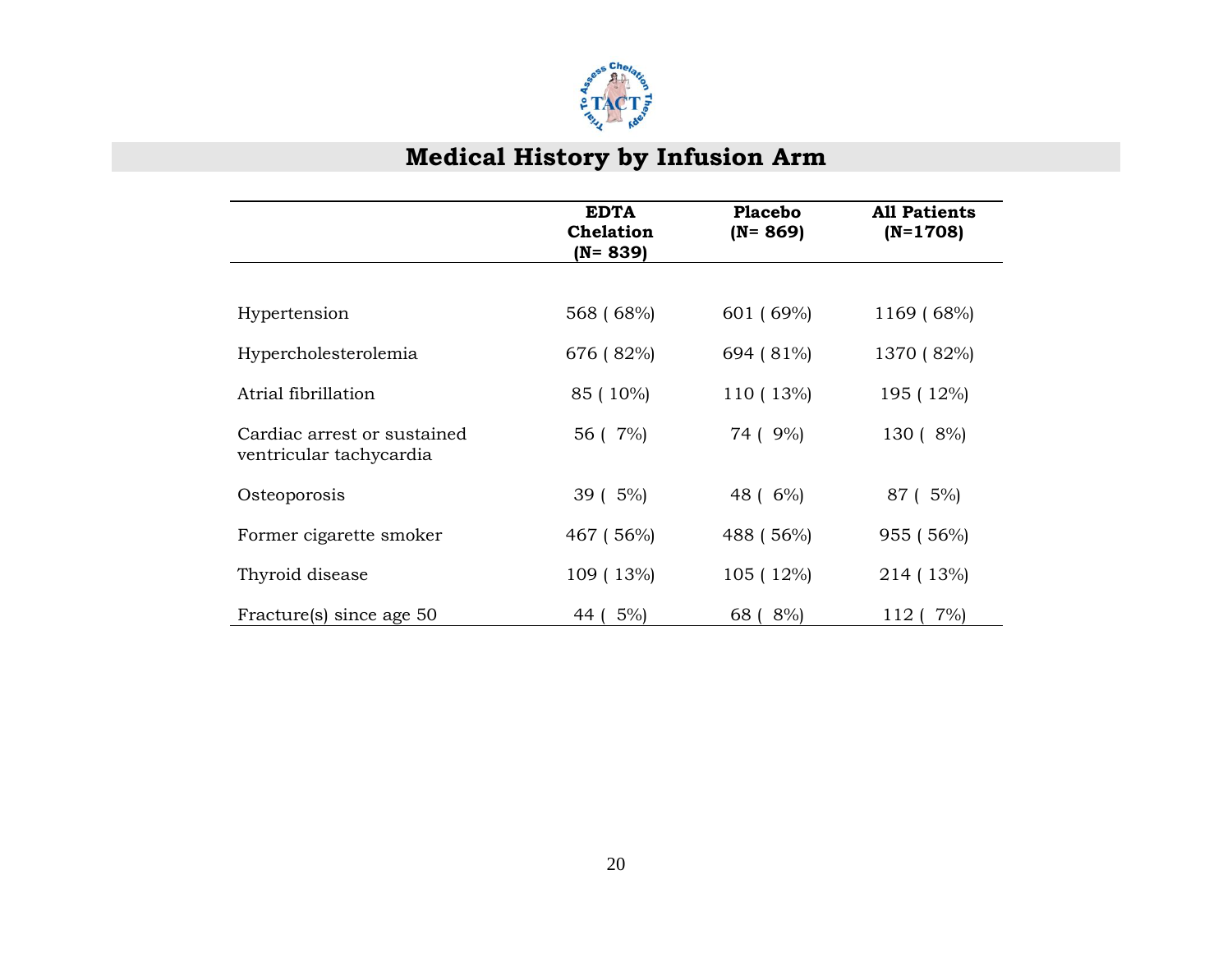

#### **Procedure History by Infusion Arm**

|                                             | <b>EDTA Chelation</b><br>$(N = 839)$ | <b>Placebo</b><br>$(N = 869)$ | <b>All Patients</b><br>$(N=1708)$ |
|---------------------------------------------|--------------------------------------|-------------------------------|-----------------------------------|
| <b>CABG</b>                                 | 384 (46%)                            | 390 (45%)                     | 774 (45%)                         |
| PCI                                         | 491 (59%)                            | 516 (59%)                     | 1007 (59%)                        |
| Any cardiac revascularization (CABG or PCI) | 694 (83%)                            | 720 (83%)                     | 1414 (83%)                        |
| Pacemaker                                   | 53 ( 6%)                             | 62 (7%)                       | 115 ( 7%)                         |
| <b>AICD</b>                                 | $46(6\%)$                            | 54 ( 7%)                      | 100 (6%)                          |
| Revascularization of lower extremities      | $34(4\%)$                            | 38 ( 5%)                      | 72 (4%)                           |
| Revascularization of carotid arteries       | $6\%$<br>46 (                        | 46 ( $6\%$ )                  | 92 (6%)                           |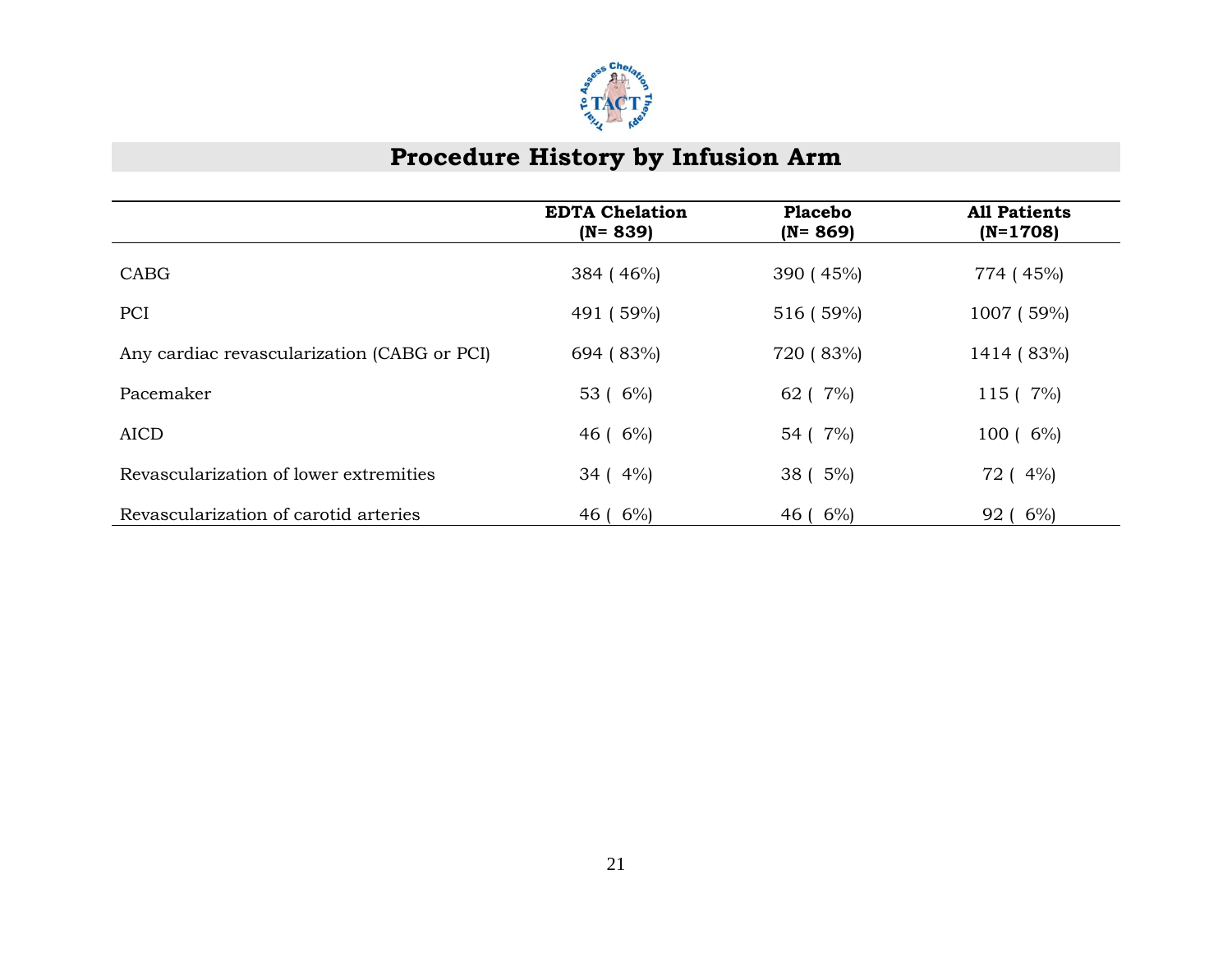

# **Presenting Characteristics by Infusion Arm \***

|                                                                  | <b>EDTA Chelation</b><br>$(N = 839)$ | <b>Placebo</b><br>$(N = 869)$ | <b>All Patients</b><br>$(N=1708)$ |
|------------------------------------------------------------------|--------------------------------------|-------------------------------|-----------------------------------|
| <b>Blood Pressure</b>                                            |                                      |                               |                                   |
| Systolic                                                         | 130 (120, 140)                       | 130 (120, 140)                | 130 (120, 140)                    |
| Diastolic                                                        | 76 (70, 80)                          | 76 (70, 80)                   | 76 (70, 80)                       |
| Pulse (bpm)                                                      | 67 (60, 74)                          | 68 (60, 75)                   | 68 (60, 74)                       |
| Current Canadian<br>Cardiovascular Society<br>(CCS) angina class |                                      |                               |                                   |
| No angina                                                        | 650 (77%)                            | 674 (78%)                     | 1324 (78%)                        |
| Class I                                                          | 83 (10%)                             | 91 ( 10%)                     | 174 (10%)                         |
| Class II                                                         | 77 (9%)                              | 72 (8%)                       | 149 (9%)                          |
| Class III                                                        | 26 (3%)                              | $31(4\%)$                     | 57 (3%)                           |
| Class IV                                                         | $3(0\%)$                             | $1(0\%)$                      | 4 ( $0\%$ )                       |
| Current NYHA heart                                               |                                      |                               |                                   |
| failure class                                                    |                                      |                               |                                   |
| No heart failure                                                 | 662 (79%)                            | 687 (79%)                     | 1349 (79%)                        |
| Class I                                                          | 102 (12%)                            | $108(12\%)$                   | 210 (12%)                         |
| Class II                                                         | 63 (8%)                              | 59 (7%)                       | 122 ( 7%)                         |
| Class III                                                        | $12(1\%)$                            | 15 ( 2%)                      | 27 (2%)                           |
| Class IV                                                         | 0                                    | $\Omega$                      | 0                                 |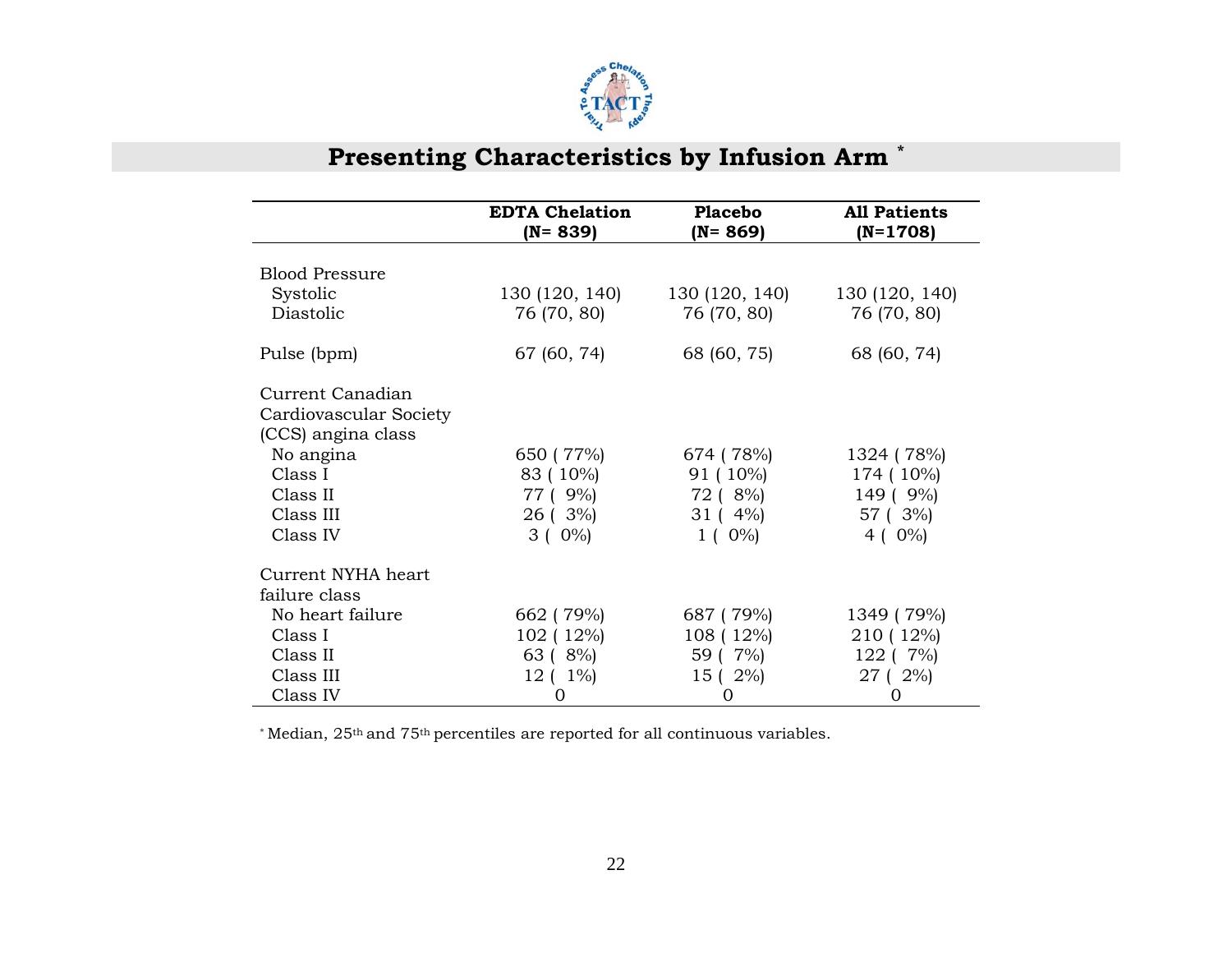

|                                                                                                            | <b>EDTA Chelation</b><br>$(N = 839)$           | <b>Placebo</b><br>$(N = 869)$                  | <b>All Patients</b><br>$(N=1708)$               |
|------------------------------------------------------------------------------------------------------------|------------------------------------------------|------------------------------------------------|-------------------------------------------------|
| Aspirin                                                                                                    | 717 (85%)                                      | 710 (82%)                                      | 1427 (84%)                                      |
| Type of enrolling center:<br>Academic *, **<br>Cardiology Office *<br>CAM & Cardiology Office *<br>$CAM *$ | 75 (89%)<br>195 (88%)<br>43 (81%)<br>404 (84%) | 82 (87%)<br>186 (85%)<br>42 (75%)<br>400 (80%) | 157 (88%)<br>381 (86%)<br>85 (78%)<br>804 (82%) |
| Beta-blocker                                                                                               | 611 (73%)                                      | 615 (71%)                                      | 1226 (72%)                                      |
| Type of enrolling center:<br>Academic *, **<br>Cardiology Office *<br>CAM & Cardiology Office *<br>$CAM *$ | 70 (83%)<br>168 (76%)<br>41 (77%)<br>332 (69%) | 79 (84%)<br>161 (73%)<br>41 (73%)<br>334 (67%) | 149 (84%)<br>329 (75%)<br>82 (75%)<br>666 (68%) |

(continued on next page)

 \* The denominators for these percentages are the number of patients enrolled at each type of center.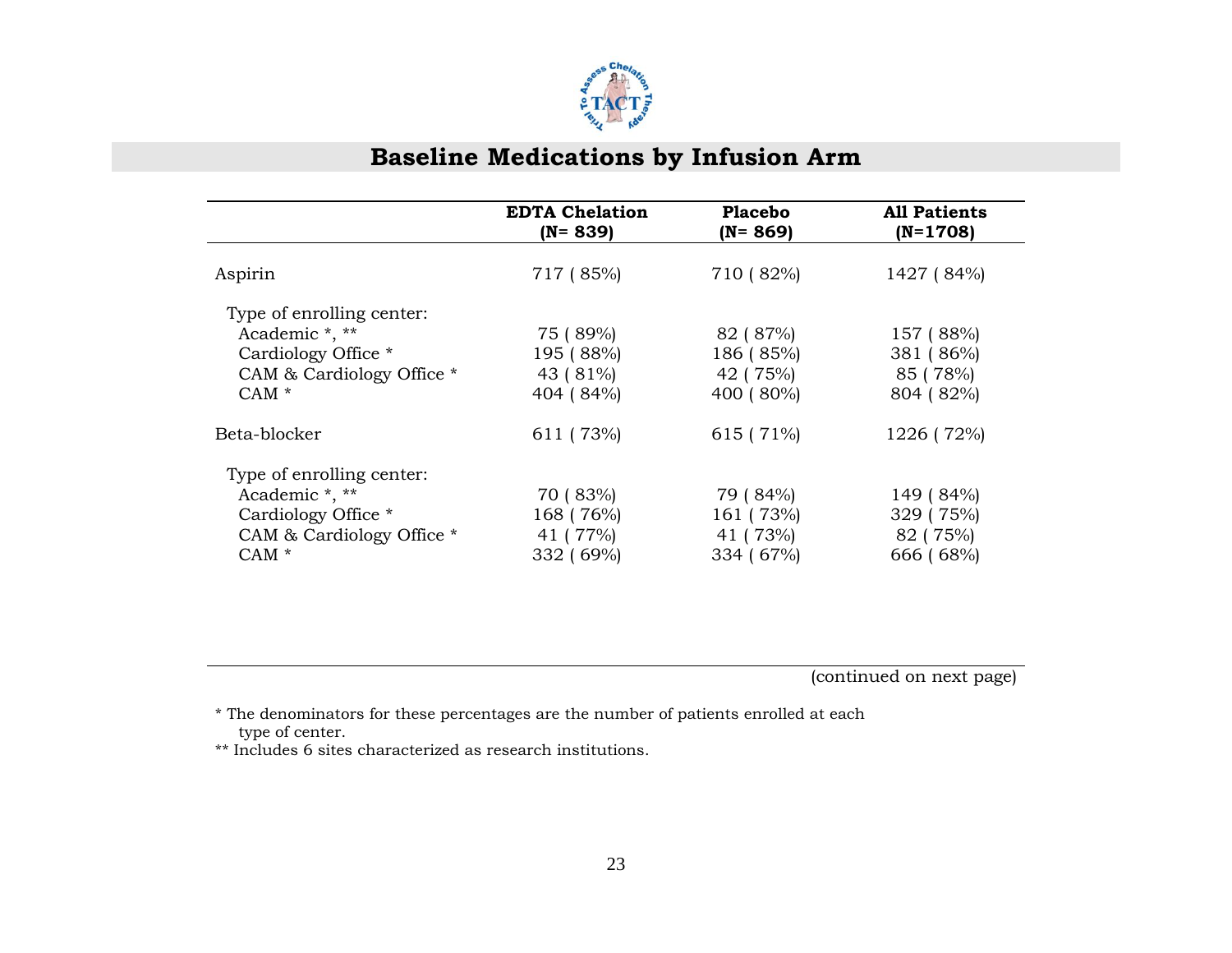

|                                                  | <b>EDTA Chelation</b><br>$(N = 839)$ | <b>Placebo</b><br>$(N = 869)$ | <b>All Patients</b><br>$(N=1708)$ |
|--------------------------------------------------|--------------------------------------|-------------------------------|-----------------------------------|
| Statin                                           | 615 (73%)                            | 633 (73%)                     | 1248 (73%)                        |
| Type of enrolling center:<br>Academic *, **      | 70 (83%)                             | 82 (87%)                      | 152 (85%)                         |
| Cardiology Office *<br>CAM & Cardiology Office * | 181 (82%)<br>25 (47%)                | 168 (76%)<br>$34(61\%)$       | 349 (79%)<br>59 (54%)             |
| CAM $*$<br>Angiotensin converting enzyme         | 339 (70%)<br>432 (51%)               | 349 (70%)<br>448 (52%)        | 688 (70%)<br>880 (52%)            |
| inhibitor                                        |                                      |                               |                                   |
| Type of enrolling center:<br>Academic *, **      | 49 (58%)                             | 55 (59%)                      | 104 (58%)                         |
| Cardiology Office *<br>CAM & Cardiology Office * | 122 (55%)<br>20 (38%)                | 106 (48%)<br>24 (43%)         | 228 (52%)<br>44 (40%)             |
| $CAM*$                                           | 241 (50%)                            | 263 (53%)                     | 504 (51%)                         |

(continued on next page)

 \* The denominators for these percentages are the number of patients enrolled at each type of center.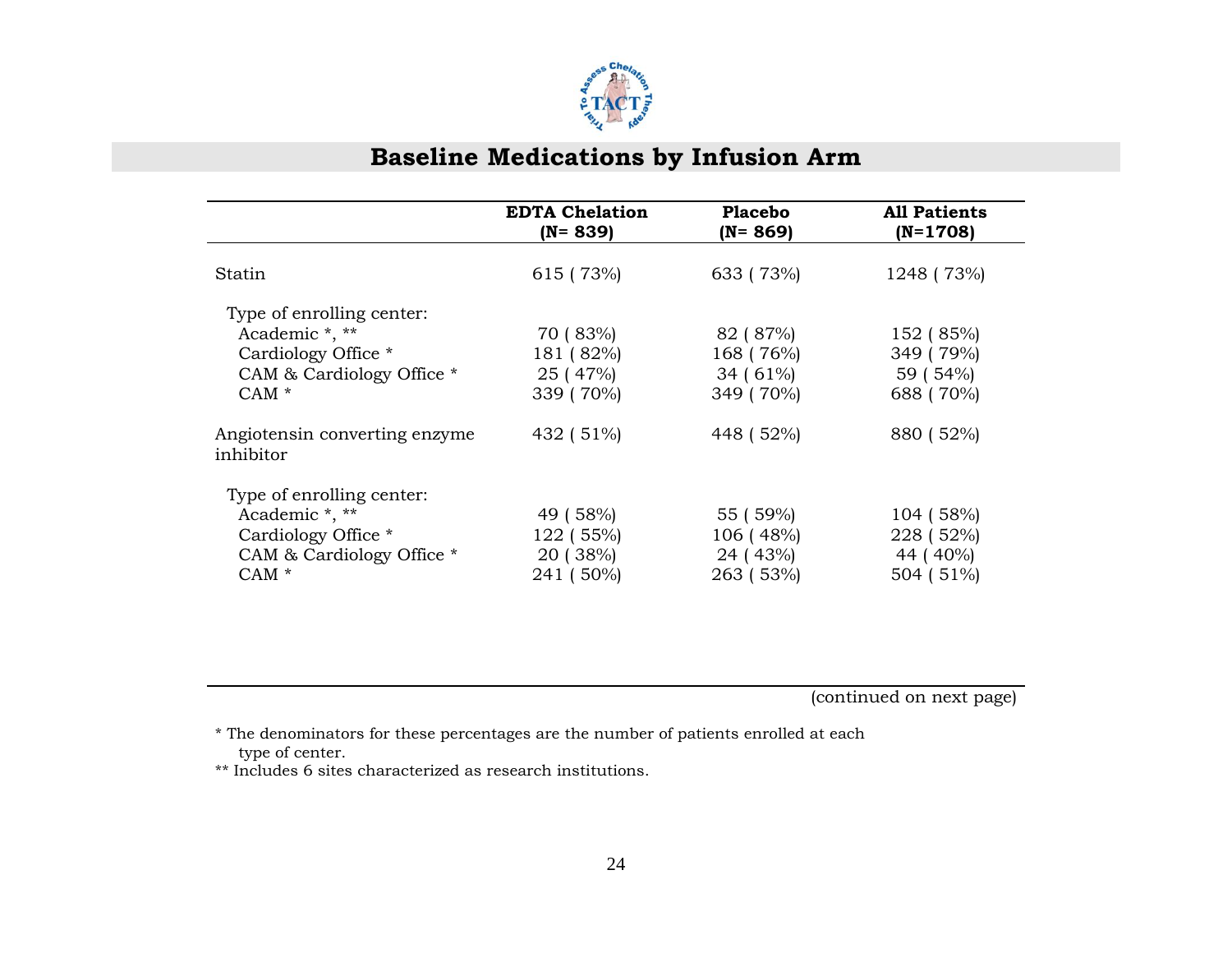

|                                                                                                            | <b>EDTA Chelation</b><br>$(N = 839)$              | <b>Placebo</b><br>$(N = 869)$                 | <b>All Patients</b><br>$(N=1708)$              |
|------------------------------------------------------------------------------------------------------------|---------------------------------------------------|-----------------------------------------------|------------------------------------------------|
| Angiotensin receptor blocker                                                                               | 122 (15%)                                         | 147 (17%)                                     | 269 (16%)                                      |
| Type of enrolling center:<br>Academic *, **<br>Cardiology Office *<br>CAM & Cardiology Office *<br>CAM $*$ | $16(19\%)$<br>35(16%)<br>8 ( $15\%$ )<br>63 (13%) | 21 ( 22%)<br>45 (20%)<br>8 ( 14%)<br>73 (15%) | 37 ( 21%)<br>80 (18%)<br>16 (15%)<br>136 (14%) |
| ACE or ARB                                                                                                 | 525 (63%)                                         | 559 (64%)                                     | 1084 (63%)                                     |
| Alpha-blocker                                                                                              | 40 ( 5%)                                          | 56 (7%)                                       | $96(6\%)$                                      |
| Calcium channel blocker                                                                                    | 160 (20%)                                         | 165 (20%)                                     | 325 (20%)                                      |
| Diuretic                                                                                                   | 266 (33%)                                         | 295 (35%)                                     | 561 (34%)                                      |
| Clopidogrel                                                                                                | 212 (26%)                                         | 213 (25%)                                     | 425 (26%)                                      |
| Warfarin                                                                                                   | 73 ( 9%)                                          | 75 (9%)                                       | 148 ( 9%)                                      |

(continued on next page)

 \* The denominators for these percentages are the number of patients enrolled at each type of center.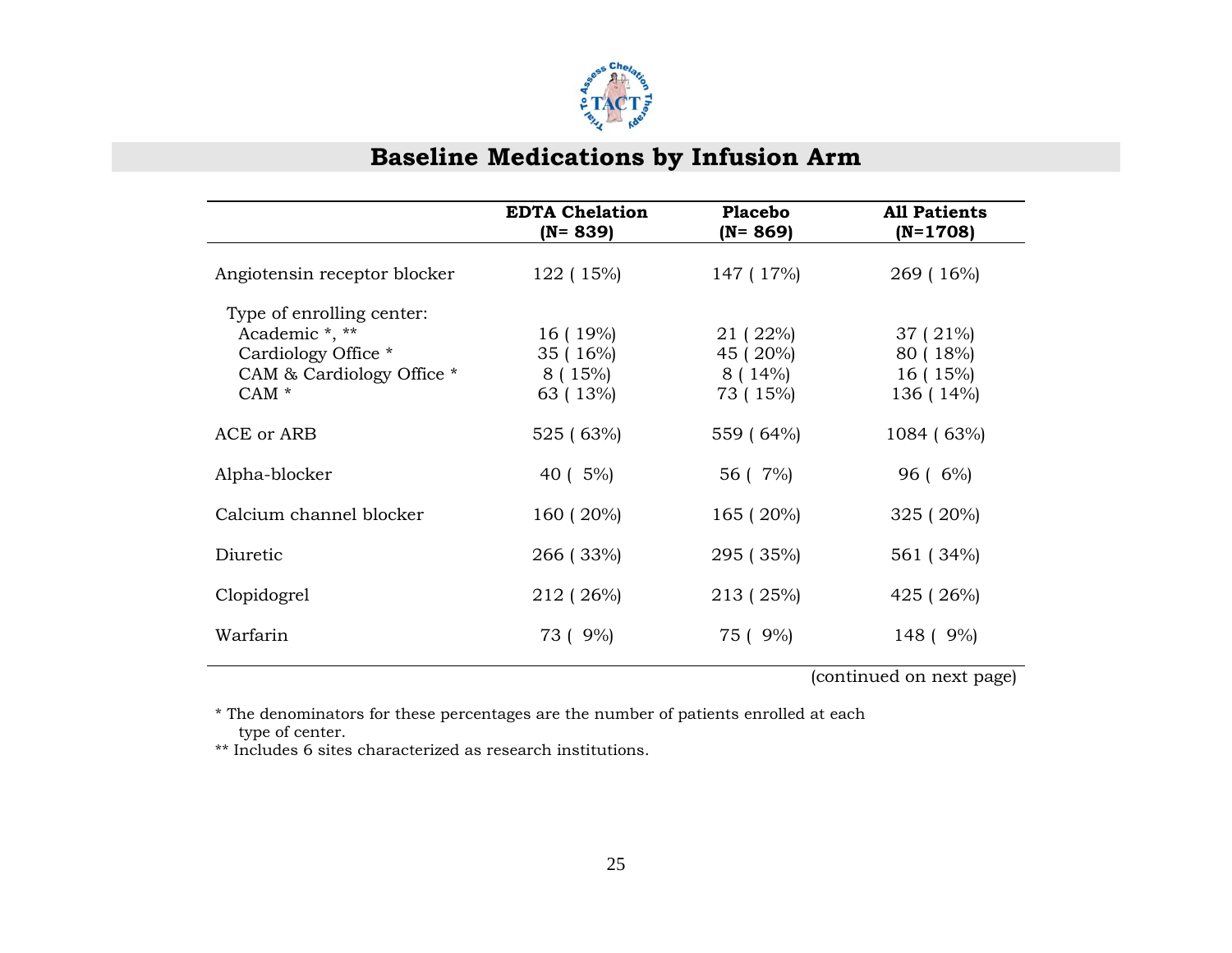

|                                                     | <b>EDTA Chelation</b><br>(N= 839) | <b>Placebo</b><br>(N= 869) | <b>All Patients</b><br>$(N=1708)$ |
|-----------------------------------------------------|-----------------------------------|----------------------------|-----------------------------------|
| Aspirin or warfarin                                 | 746 (89%)                         | 756 (87%)                  | 1502 (88%)                        |
| Aspirin, warfarin or clopidogrel                    | 768 (92%)                         | 784 (90%)                  | 1552 (91%)                        |
| Amiodarone                                          | 24 ( 3%)                          | 27 (3%)                    | 51 (3%)                           |
| Other antiarrhythmic drug                           | $11(1\%)$                         | 24 ( 3%)                   | 35 (2%)                           |
| Digoxin                                             | 50 ( 6%)                          | 61 ( 7%)                   | 111 ( 7%)                         |
| Diabetes medication<br>Insulin<br>Oral hypoglycemic | 73 (9%)<br>191 (24%)              | 87 (10%)<br>189 (23%)      | 160 (10%)<br>380 (23%)            |
| Thyroid replacement therapy                         | 105 (13%)                         | 102 (12%)                  | 207 (13%)                         |
| Medication for PVD<br>Pletal<br>Pentoxyfilline      | 15 ( 2%)<br>$1\%$<br>4            | $16(2\%)$<br>$1\%$<br>6 (  | 31 ( 2%)<br>$1\%$<br>10 (         |

(continued on next page)

\* The denominators for these percentages are the number of patients enrolled at each type of center.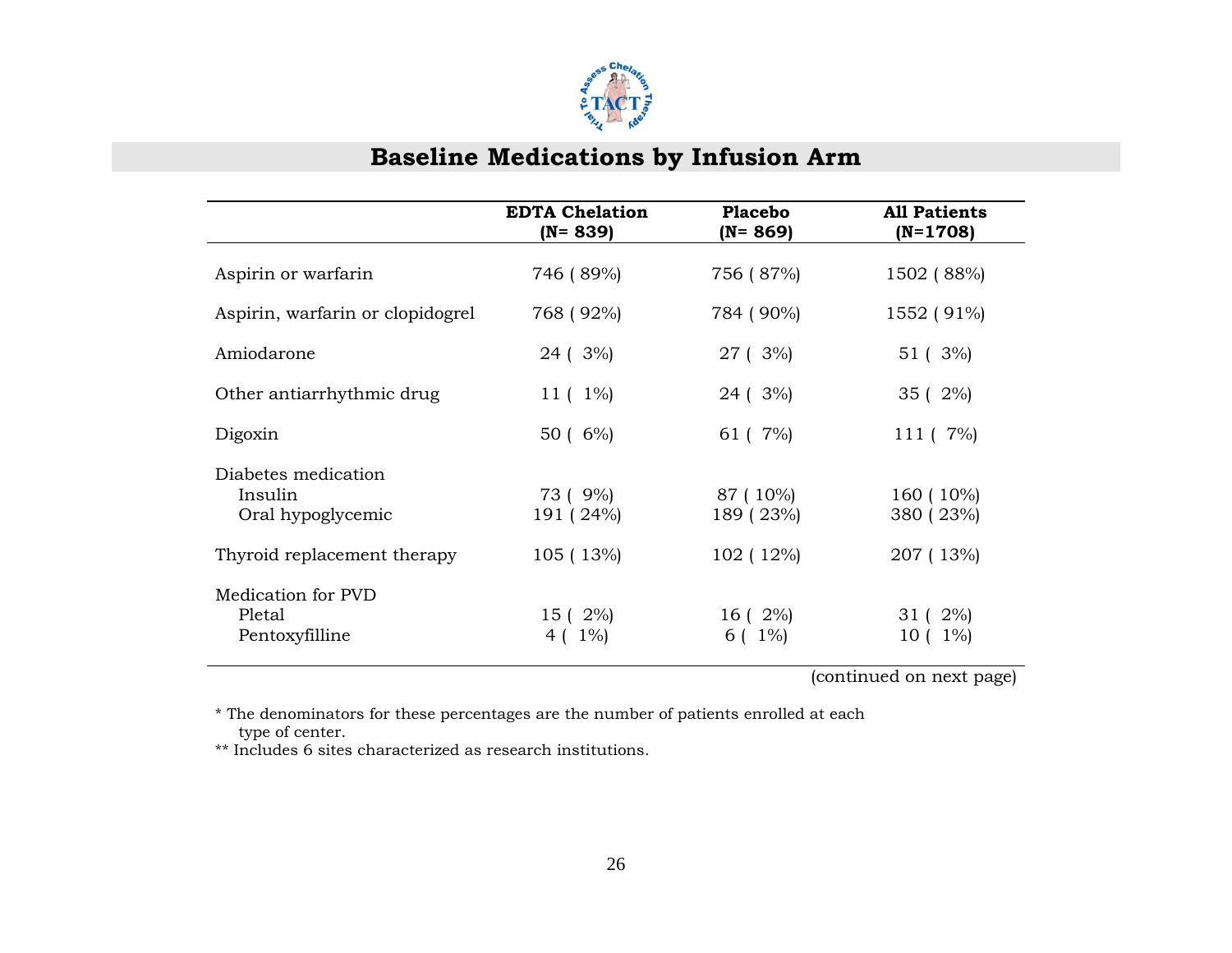

|                             | <b>EDTA Chelation</b><br>$(N = 839)$ | <b>Placebo</b><br>$(N = 869)$ | <b>All Patients</b><br>$(N=1708)$ |
|-----------------------------|--------------------------------------|-------------------------------|-----------------------------------|
| Medication for osteoporosis | $30(4\%)$                            | 23 ( 3%)                      | 53 ( 3%)                          |
| Multivitamin                | 356(44%)                             | 359 (43%)                     | 715 (43%)                         |
| Other vitamins/minerals     | 428 (52%)                            | 424 (50%)                     | 852 (51%)                         |
| Herbal products             | 281 (34%)                            | 279 (34%)                     | 560 (34%)                         |

 \* The denominators for these percentages are the number of patients enrolled at each type of center.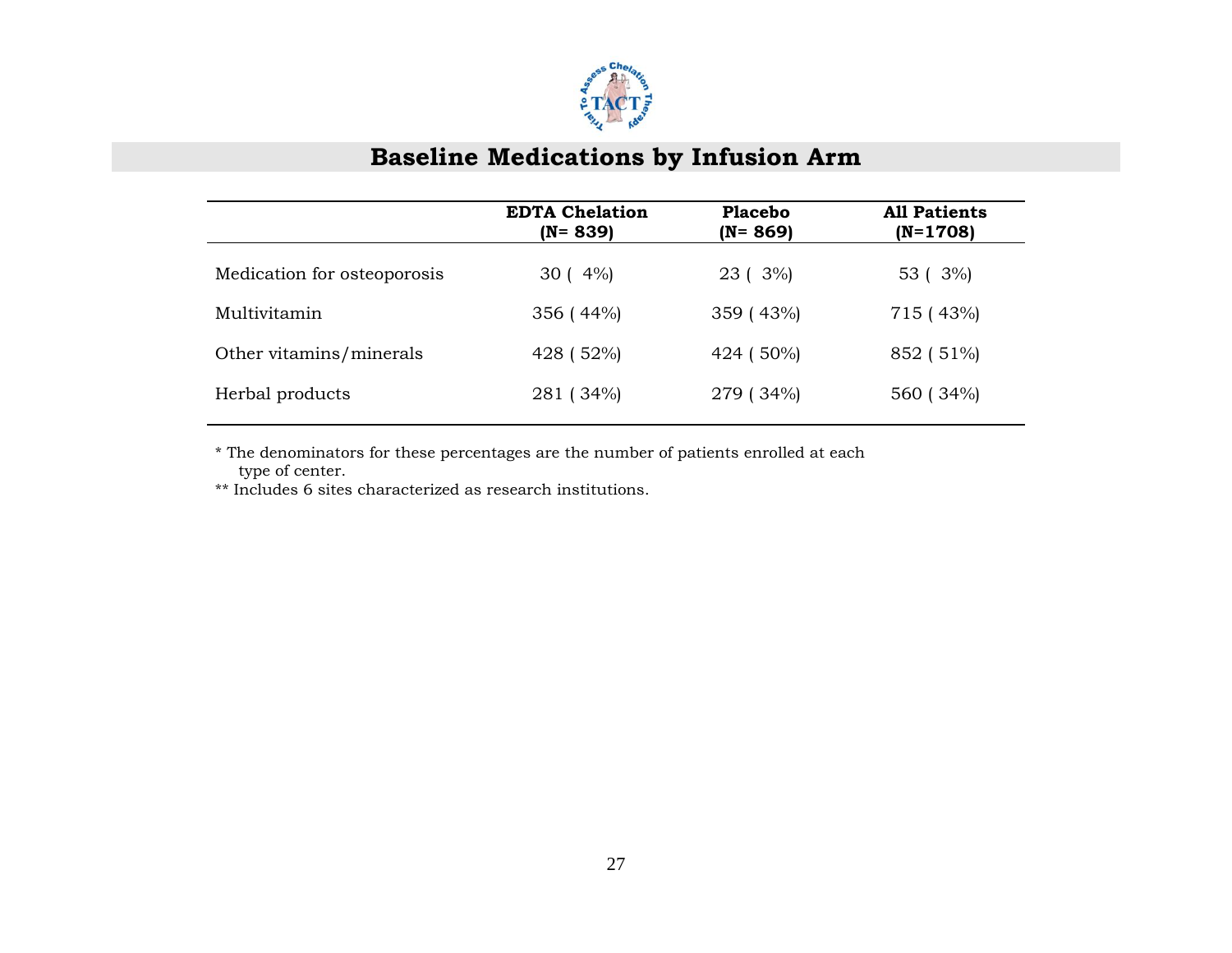

## **Baseline Laboratory Measures by Infusion Arm \***

|                                                       | <b>EDTA Chelation</b><br>$(N = 839)$ | <b>Placebo</b><br>$(N = 869)$ | <b>All Patients</b><br>$(N=1708)$ |
|-------------------------------------------------------|--------------------------------------|-------------------------------|-----------------------------------|
| Glycosuria positive                                   | 38 ( 5%)                             | $38(4\%)$                     | 76 ( 5%)                          |
| Proteinuria positive                                  | 51 ( 6%)                             | 76 ( 9%)                      | 127 (8%)                          |
| Hematuria positive                                    | 32(4%)                               | 44 ( 5%)                      | 76 ( 5%)                          |
| Glucose $(mg/dL)$                                     | 103 (92, 121)                        | 102 (92, 121)                 | 102 (92, 121)                     |
| Creatinine $(mg/dL)$                                  | 1.1(0.9, 1.2)                        | 1.1(0.9, 1.2)                 | 1.1(0.9, 1.2)                     |
| Potassium (mmol/L)                                    | 4.5 $(4.2, 4.7)$                     | 4.5 $(4.2, 4.8)$              | 4.5(4.2, 4.7)                     |
| Magnesium $(mg/dL)$                                   | 2.0(1.9, 2.1)                        | 2.0(1.9, 2.1)                 | 2.0(1.9, 2.1)                     |
| Calcium $(mg/dL)$                                     | 9.4(9.1, 9.6)                        | 9.4(9.2, 9.7)                 | 9.4(9.1, 9.6)                     |
| White blood cell count $(x10^3 \text{ cells/} \mu L)$ | 6.5(5.3, 7.6)                        | $6.4$ (5.5, 7.6)              | 6.5(5.4, 7.6)                     |
| Hematocrit $(\%)$                                     | 43 (40, 45)                          | 43 (40, 45)                   | 43 (40, 45)                       |
| Platelet count $(x10^3 \text{ cells}/uL)$             | 212 (181, 250)                       | 214 (178, 249)                | 213 (179, 250)                    |
| Neutrophils (cells/uL)                                | 3905 (3021, 4787)                    | 3918 (3120, 4809)             | 3912 (3085, 4792)                 |

(continued on next page)

\* Median, 25th and 75th percentiles are reported for all continuous variables.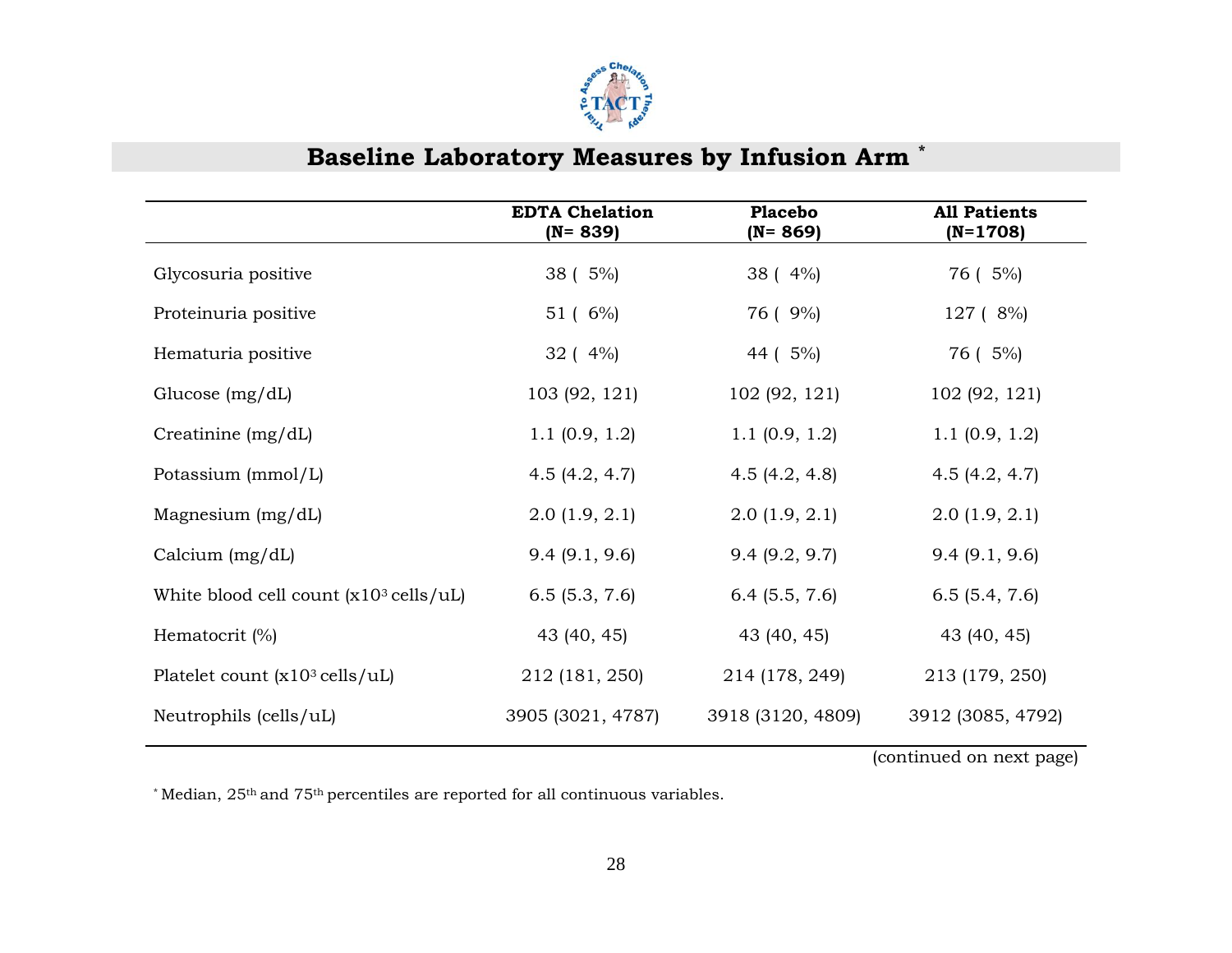

# **Baseline Laboratory Measures by Infusion Arm \***

|                                     | <b>EDTA Chelation</b><br>$(N = 839)$ | <b>Placebo</b><br>$(N = 869)$ | <b>All Patients</b><br>$(N=1708)$ |
|-------------------------------------|--------------------------------------|-------------------------------|-----------------------------------|
| Total bilirubin (mg/dL)             | $0.6$ (0.5, 0.7)                     | $0.6$ (0.5, 0.8)              | $0.6$ (0.5, 0.8)                  |
| Alkaline phosphatase $(U/L)$        | 70 (58, 85)                          | 70 (58, 83)                   | 70 (58, 84)                       |
| AST $(U/L)$                         | 21 (18, 26)                          | 21 (17, 25)                   | 21 (17, 25)                       |
| ALT $(U/L)$                         | 21 (16, 28)                          | 21 (16, 27)                   | 21 (16, 27)                       |
| Total cholesterol (mg/dL)           | 164 (139, 192)                       | 166 (143, 198)                | 165 (141, 195)                    |
| $HDL$ (mg/dL)                       | 43 (36, 52)                          | 43 (36, 50)                   | 43 (36, 51)                       |
| $LDL$ (mg/dL)                       | 87 (66, 112)                         | 90 (68, 117)                  | 89 (67, 115)                      |
| Triglycerides (mg/dL)               | 135 (94, 199)                        | 147 (99, 208)                 | 139 (96, 204)                     |
| Iron $(mg/dL)$                      | 87 (69, 108)                         | 85 (68, 107)                  | 86 (69, 107)                      |
| Total iron binding capacity (ug/dL) | 326 (296, 360)                       | 329 (303, 365)                | 328 (299, 361)                    |
| % TIBC                              | 27(21, 35)                           | 26 (20, 33)                   | 26(21, 34)                        |
| C-reactive protein (mg/dL)          | 0.5(0.2, 1.9)                        | $0.6$ $(0.2, 2.2)$            | 0.6(0.2, 2.0)                     |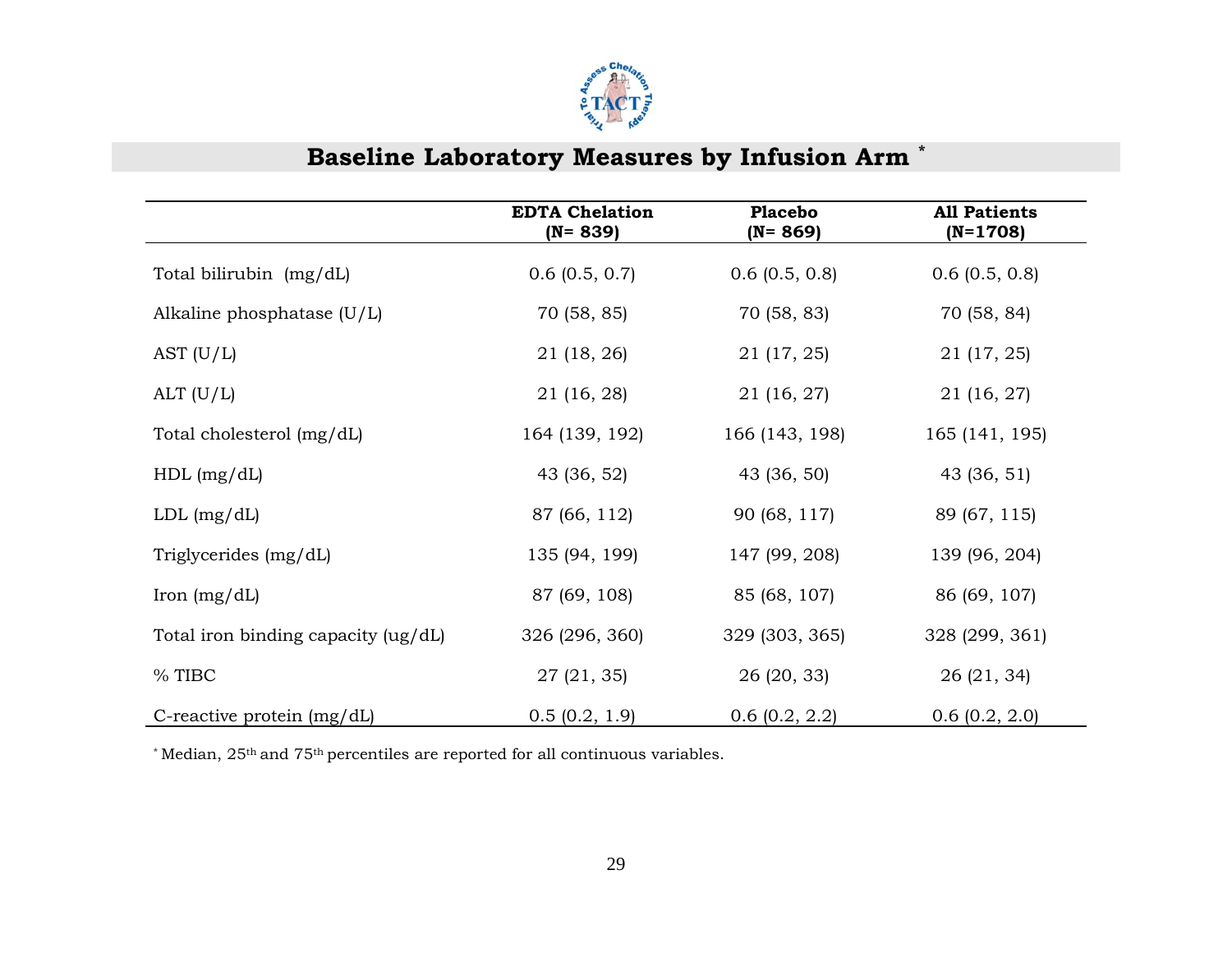

# **Baseline Characteristics Vitamin Arms**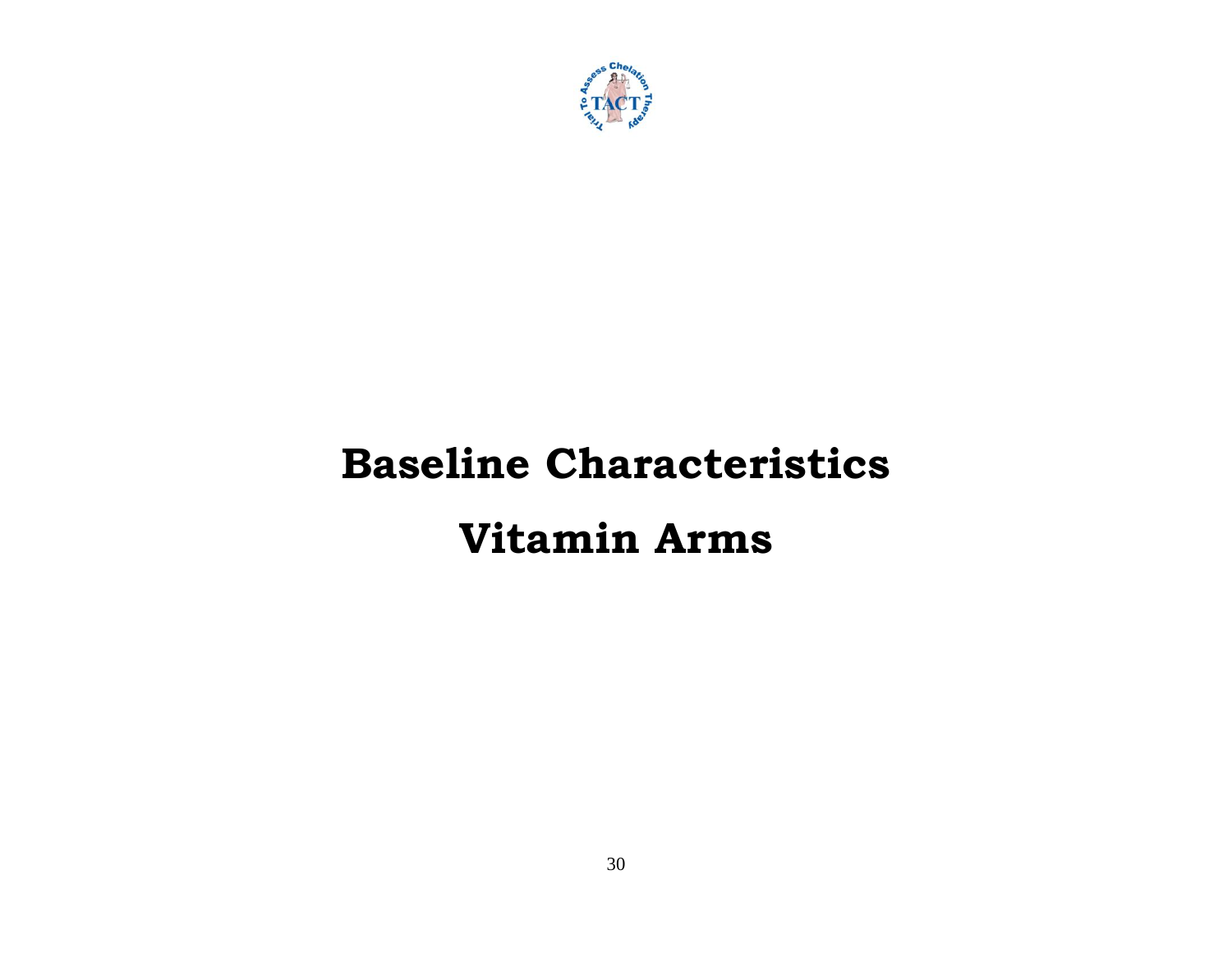

## Patient Demographics by Vitamin Arm<sup>\*</sup>

|                                           | <b>Placebo</b> | <b>High-Dose Vitamins</b> | <b>All Patients</b> |
|-------------------------------------------|----------------|---------------------------|---------------------|
|                                           | $(N = 855)$    | $(N = 853)$               | $(N=1708)$          |
|                                           |                |                           |                     |
|                                           |                |                           |                     |
| Age (years)                               | 65 (60, 72)    | 65 (59, 72)               | 65 (59, 72)         |
|                                           |                |                           |                     |
| Female                                    | 152 (18%)      | 147 (17%)                 | 299 (18%)           |
| Ethnicity                                 |                |                           |                     |
|                                           |                |                           |                     |
| Hispanic or Latino                        | $31(4\%)$      | 20 ( 2%)                  | 51 (3%)             |
| Not Hispanic or Latino                    | 824 (96%)      | 833 (98%)                 | 1657 (97%)          |
| Race                                      |                |                           |                     |
| Caucasian                                 | 808 (95%)      | 797 (93%)                 | 1605 (94%)          |
| <b>Black or African American</b>          | 32(4%)         | 28 ( 3%)                  | 60(4%)              |
|                                           |                |                           |                     |
| Asian                                     | $11(1\%)$      | 17 (2%)                   | 28 ( 2%)            |
| American Indian / Alaska native           | 4 ( $0\%$ )    | 13 ( 2%)                  | 17 (1%)             |
| Native Hawaiian or Other Pacific Islander | $3(0\%)$       | $3(0\%)$                  | $6(0\%)$            |
|                                           |                |                           |                     |
| Minority (Hispanic or non-Caucasian)      | 78 ( 9%)       | 78 (9%)                   | 156 ( 9%)           |
| Height (inches)                           | 69 (66, 71)    | 69 (66, 71)               | 69 (66, 71)         |
|                                           |                |                           |                     |

(continued on next page)

\* Median, 25th and 75th percentiles are reported for all continuous variables.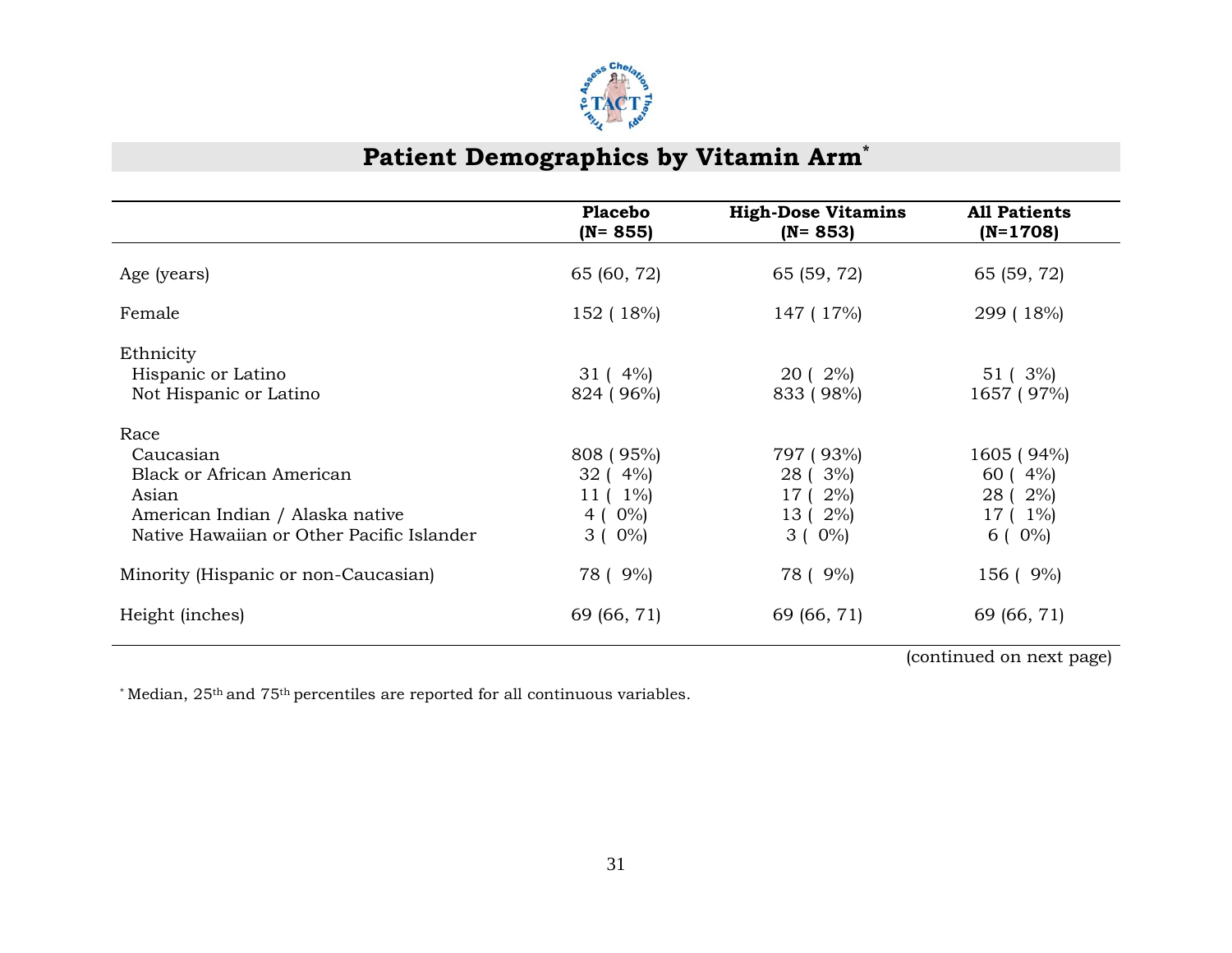

# Patient Demographics by Vitamin Arm<sup>\*</sup>

|                 | <b>Placebo</b> | <b>High-Dose Vitamins</b> | <b>All Patients</b> |
|-----------------|----------------|---------------------------|---------------------|
|                 | $(N = 855)$    | $(N = 853)$               | $(N=1708)$          |
| Weight (pounds) | 199 (174, 229) | 196 (171, 226)            | 198 (172, 228)      |
| Males           | 205 (181, 233) | 200 (179, 229)            | 202 (180, 231)      |
| Females         | 168 (146, 199) | 166 (143, 195)            | 167 (145, 197)      |
| BMI             | 30(27, 34)     | 29 (26, 33)               | 30(27, 34)          |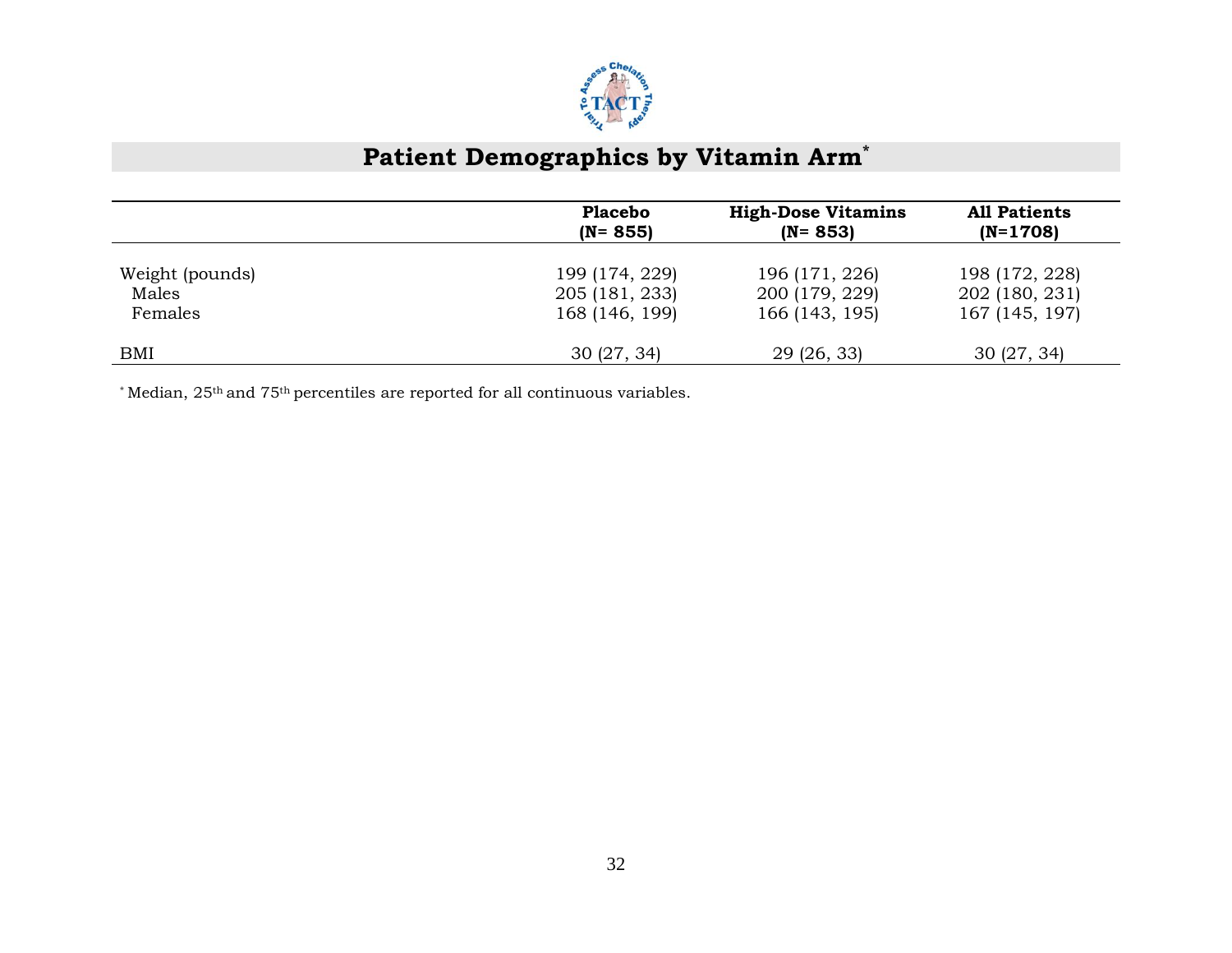

# **Medical History by Vitamin Arm**

|                                                     | <b>Placebo</b><br>$(N = 855)$ | <b>High-Dose</b><br><b>Vitamins</b><br>$(N = 853)$ | <b>All Patients</b><br>$(N=1708)$   |
|-----------------------------------------------------|-------------------------------|----------------------------------------------------|-------------------------------------|
| Angina pectoris                                     | 479 (56%)                     | 447 (52%)                                          | 926 (54%)                           |
| Time from qualifying MI to<br>randomization (years) | 4.6 $(1.7, 9.0)$              | 4.5(1.6, 9.5)                                      | 4.6 $(1.6, 9.2)$                    |
| Anterior MI                                         | 333 (39%)                     | 341 (40%)                                          | 674 (39%)                           |
| Congestive heart failure                            | 170 (20%)                     | 137 (16%)                                          | 307 (18%)                           |
| Valvular heart disease                              | 103 (12%)                     | 72 ( 9%)                                           | 175 (10%)                           |
| <b>Stroke</b>                                       | 55 ( 6%)                      | 56 (7%)                                            | 111 ( 6%)                           |
| <b>TIA</b>                                          | 41 (5%)                       | 43 ( 5%)                                           | 84 (5%)                             |
| <b>Diabetes</b>                                     | 256 (30%)                     | 282 (33%)                                          | 538 (31%)                           |
| Peripheral vascular disease                         | 143 (17%)                     | 125 (15%)                                          | 268 (16%)                           |
| Intermittent claudication                           | 76 ( 9%)                      | 68 (8%)                                            | 144 ( 9%)                           |
| Severe intermittent claudication                    | 3%<br>23(                     | 3%<br>21 (                                         | 44 (3%)<br>(continued on next nore) |

(continued on next page)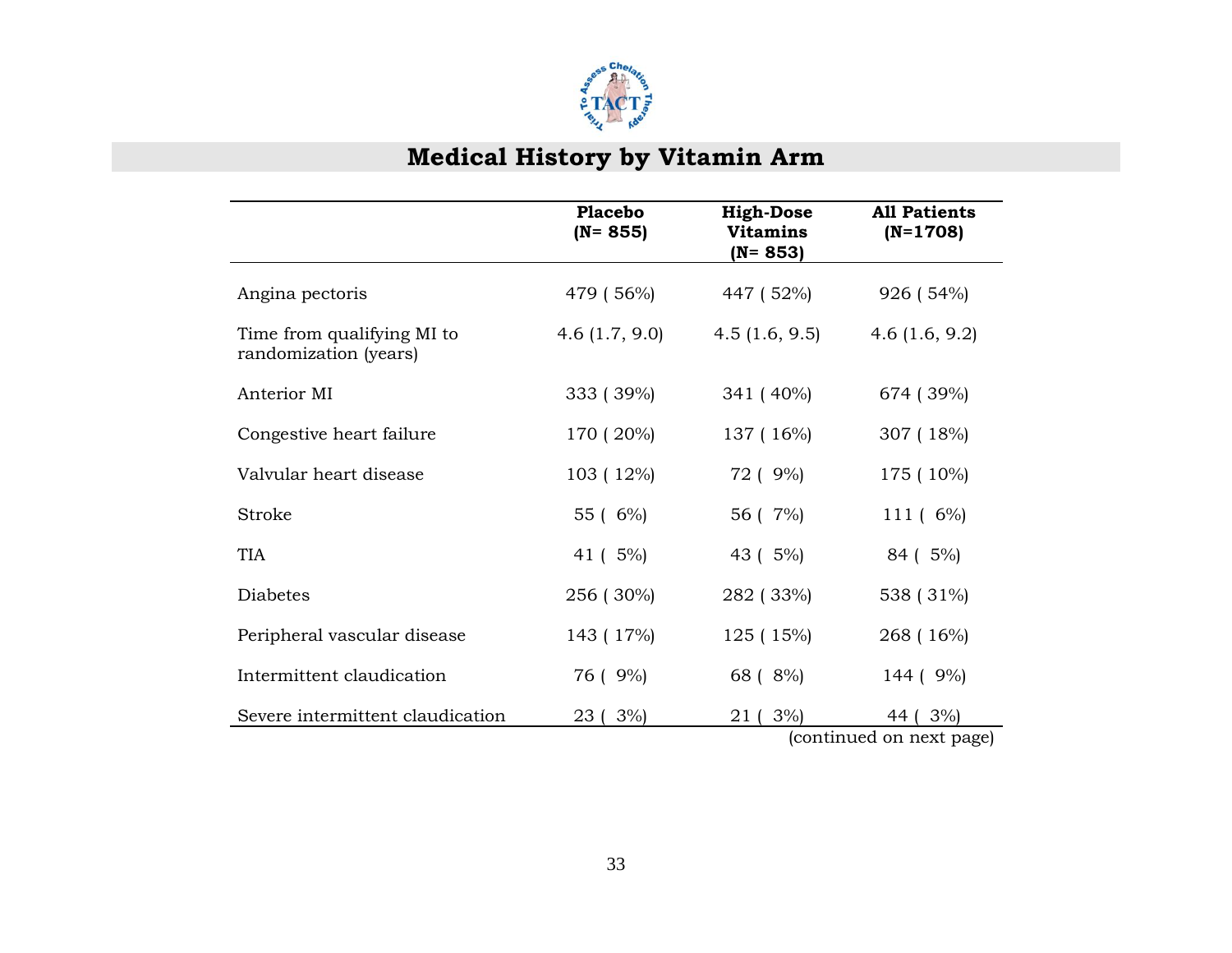

# **Medical History by Vitamin Arm**

|                                                        | <b>Placebo</b><br>$(N = 855)$ | <b>High-Dose</b><br><b>Vitamins</b><br>$(N = 853)$ | <b>All Patients</b><br>$(N=1708)$ |
|--------------------------------------------------------|-------------------------------|----------------------------------------------------|-----------------------------------|
|                                                        |                               |                                                    |                                   |
| Hypertension                                           | 595 (70%)                     | 574 (67%)                                          | 1169 (68%)                        |
| Hypercholesterolemia                                   | 690 (82%)                     | 680 (81%)                                          | 1370 (82%)                        |
| Atrial fibrillation                                    | 115 (14%)                     | 80 (10%)                                           | 195 (12%)                         |
| Cardiac arrest or sustained<br>ventricular tachycardia | 70 ( 8%)                      | 60 (7%)                                            | 130 (8%)                          |
| Osteoporosis                                           | 41 ( 5%)                      | $46(6\%)$                                          | 87 (5%)                           |
| Former cigarette smoker                                | 468 (55%)                     | 487 (57%)                                          | 955 (56%)                         |
| Thyroid disease                                        | 107 (13%)                     | 107 (13%)                                          | 214 (13%)                         |
| Fracture(s) since age 50                               | $6\%$<br>51                   | 7%<br>61                                           | 7%<br>112 (                       |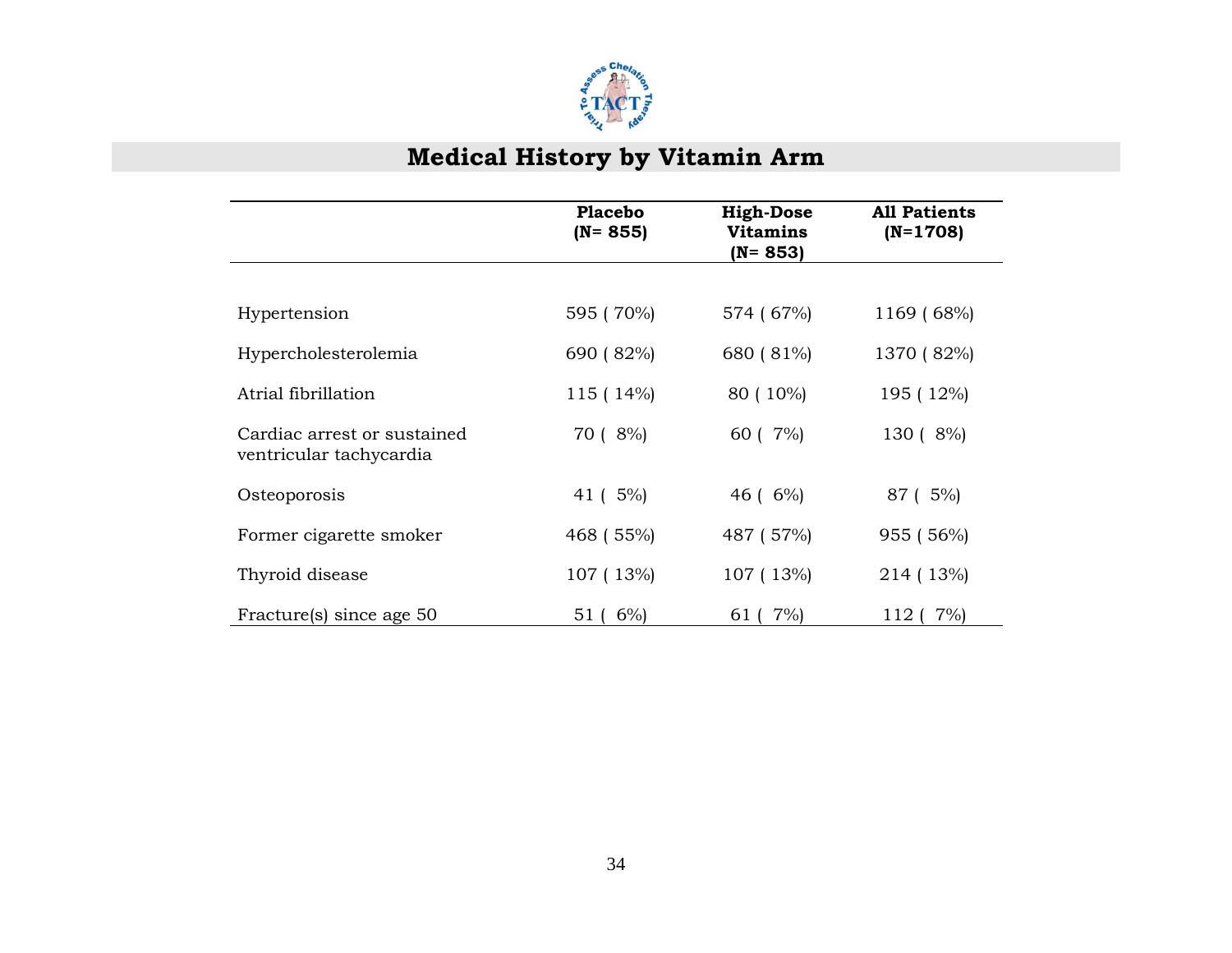

#### **Procedure History by Vitamin Arm**

|                                             | <b>Placebo</b><br>$(N = 855)$ | <b>High-Dose Vitamins</b><br>$(N = 853)$ | <b>All Patients</b><br>$(N=1708)$ |
|---------------------------------------------|-------------------------------|------------------------------------------|-----------------------------------|
| CABG                                        | 384 (45%)                     | 390 (46%)                                | 774 (45%)                         |
| PCI                                         | 523 (61%)                     | 484 (57%)                                | 1007 (59%)                        |
| Any cardiac revascularization (CABG or PCI) | 709 (83%)                     | 705 (83%)                                | 1414 (83%)                        |
| Pacemaker                                   | 55 ( 7%)                      | 60 (7%)                                  | 115 ( 7%)                         |
| <b>AICD</b>                                 | 52 ( 6%)                      | 48 ( 6%)                                 | $100(6\%)$                        |
| Revascularization of lower extremities      | $34(4\%)$                     | 38 ( 5%)                                 | 72 (4%)                           |
| Revascularization of carotid arteries       | $5\%$ )<br>44 <sub>1</sub>    | $6\%$<br>48 (                            | $6\%$<br>92(                      |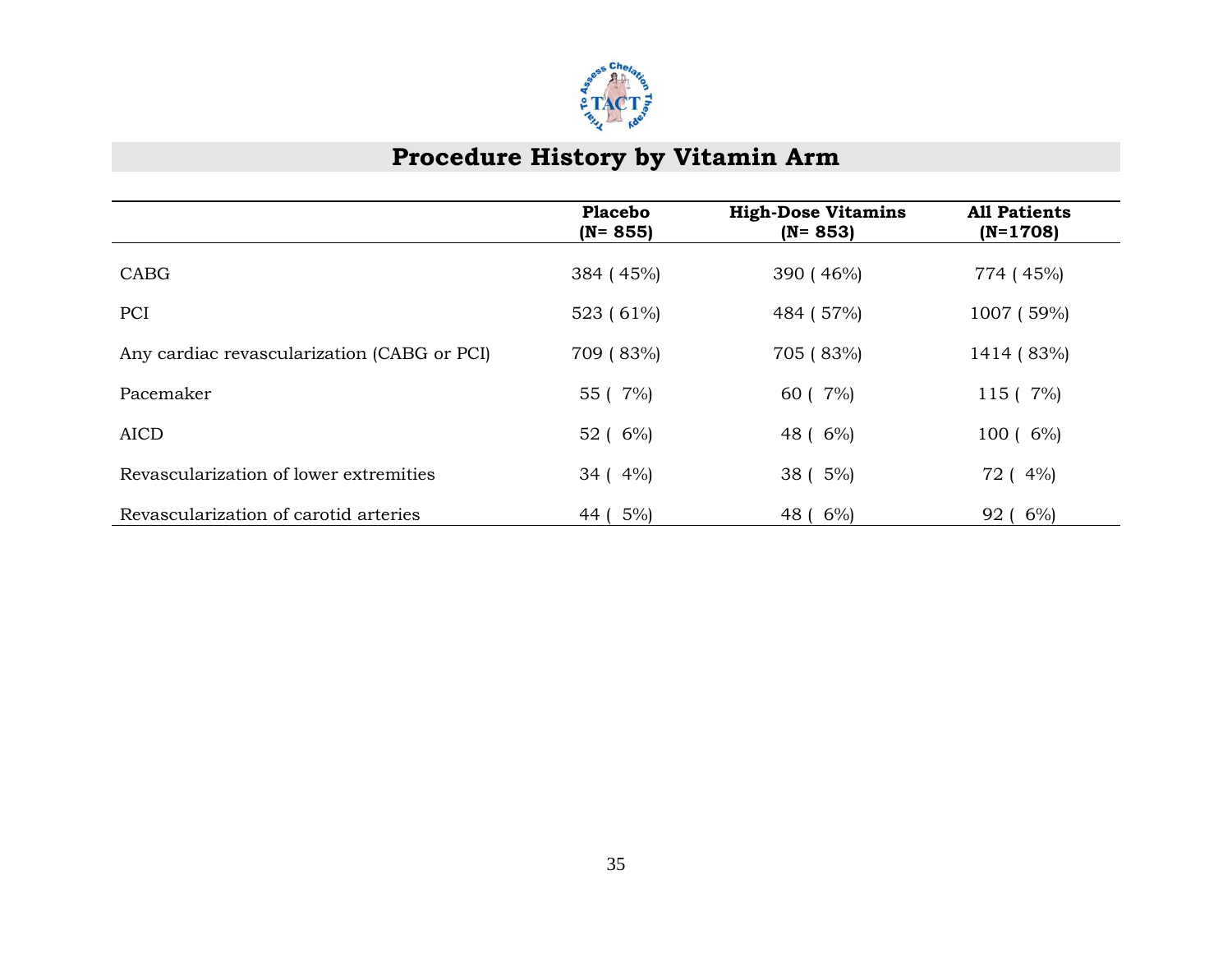

# **Presenting Characteristics by Vitamin Arm \***

|                        | <b>Placebo</b><br>$(N = 855)$ | <b>High-Dose</b><br><b>Vitamins</b><br>$(N = 853)$ | <b>All Patients</b><br>$(N=1708)$ |
|------------------------|-------------------------------|----------------------------------------------------|-----------------------------------|
| <b>Blood Pressure</b>  |                               |                                                    |                                   |
| Systolic               | 130 (120, 140)                | 130 (118, 140)                                     |                                   |
| Diastolic              |                               |                                                    | 130 (120, 140)                    |
|                        | 76 (70, 80)                   | 76 (70, 81)                                        | 76 (70, 80)                       |
| Pulse (bpm)            | 68 (60, 74)                   | 66 (60, 74)                                        | 68 (60, 74)                       |
| Current Canadian       |                               |                                                    |                                   |
| Cardiovascular Society |                               |                                                    |                                   |
| (CCS) angina class     |                               |                                                    |                                   |
| No angina              | 661 (77%)                     | 663 (78%)                                          | 1324 (78%)                        |
| Class I                | 88 ( 10%)                     | 86 (10%)                                           | 174 (10%)                         |
| Class II               | 80 (9%)                       | $69(8\%)$                                          | 149 ( 9%)                         |
| Class III              | 24 (3%)                       | 33 (4%)                                            | 57 (3%)                           |
| Class IV               | $2(0\%)$                      | $2(0\%)$                                           | 4 ( $0\%$ )                       |
| Current NYHA heart     |                               |                                                    |                                   |
| failure class          |                               |                                                    |                                   |
| No heart failure       | 664 (78%)                     | 685 (80%)                                          | 1349 (79%)                        |
| Class I                | 109 (13%)                     | 101(12%)                                           | 210 (12%)                         |
| Class II               | 69 (8%)                       | 53 ( 6%)                                           | 122 ( 7%)                         |
| Class III              | 13 ( 2%)                      | 14 ( 2%)                                           | 27 (2%)                           |
| Class IV               | 0                             | $\overline{0}$                                     | 0                                 |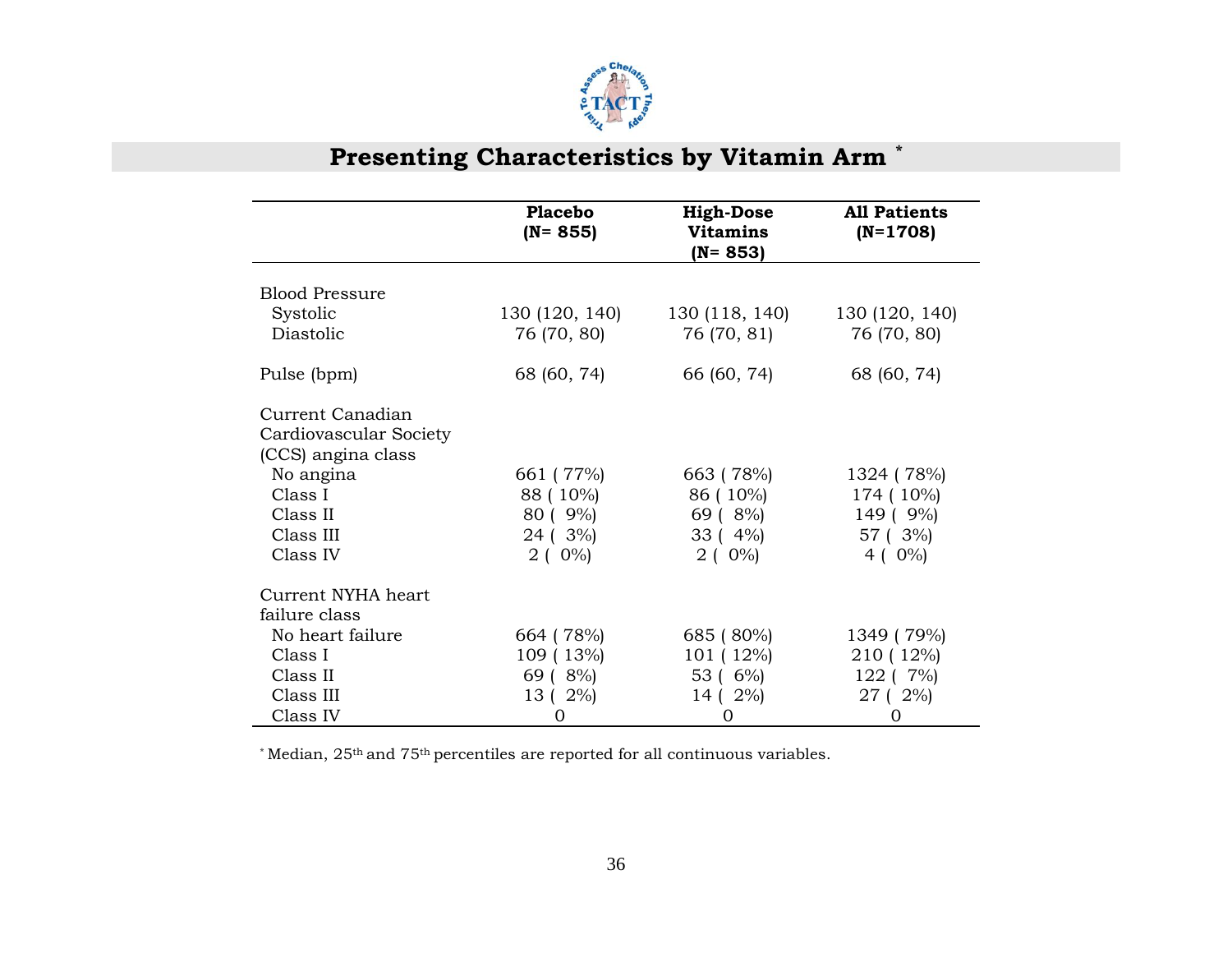

|                                                                                                            | <b>Placebo</b><br>$(N = 855)$                  | <b>High-Dose Vitamins</b><br>$(N = 853)$       | <b>All Patients</b><br>$(N=1708)$               |
|------------------------------------------------------------------------------------------------------------|------------------------------------------------|------------------------------------------------|-------------------------------------------------|
| Aspirin                                                                                                    | 698 (82%)                                      | 729 (85%)                                      | 1427 (84%)                                      |
| Type of enrolling center:<br>Academic *, **<br>Cardiology Office *<br>CAM & Cardiology Office *<br>$CAM*$  | 79 (88%)<br>183 (83%)<br>40 (75%)<br>396 (80%) | 78 (89%)<br>198 (90%)<br>45 (80%)<br>408 (84%) | 157 (88%)<br>381 (86%)<br>85 (78%)<br>804 (82%) |
| Beta-blocker                                                                                               | 624 (73%)                                      | 602 (71%)                                      | 1226 (72%)                                      |
| Type of enrolling center:<br>Academic *, **<br>Cardiology Office *<br>CAM & Cardiology Office *<br>$CAM *$ | 77 (86%)<br>172 (78%)<br>39 (74%)<br>336 (68%) | 72 (82%)<br>157 (71%)<br>43 (77%)<br>330 (68%) | 149 (84%)<br>329 (75%)<br>82 (75%)<br>666 (68%) |

(continued on next page)

 \* The denominators for these percentages are the number of patients enrolled at each type of center.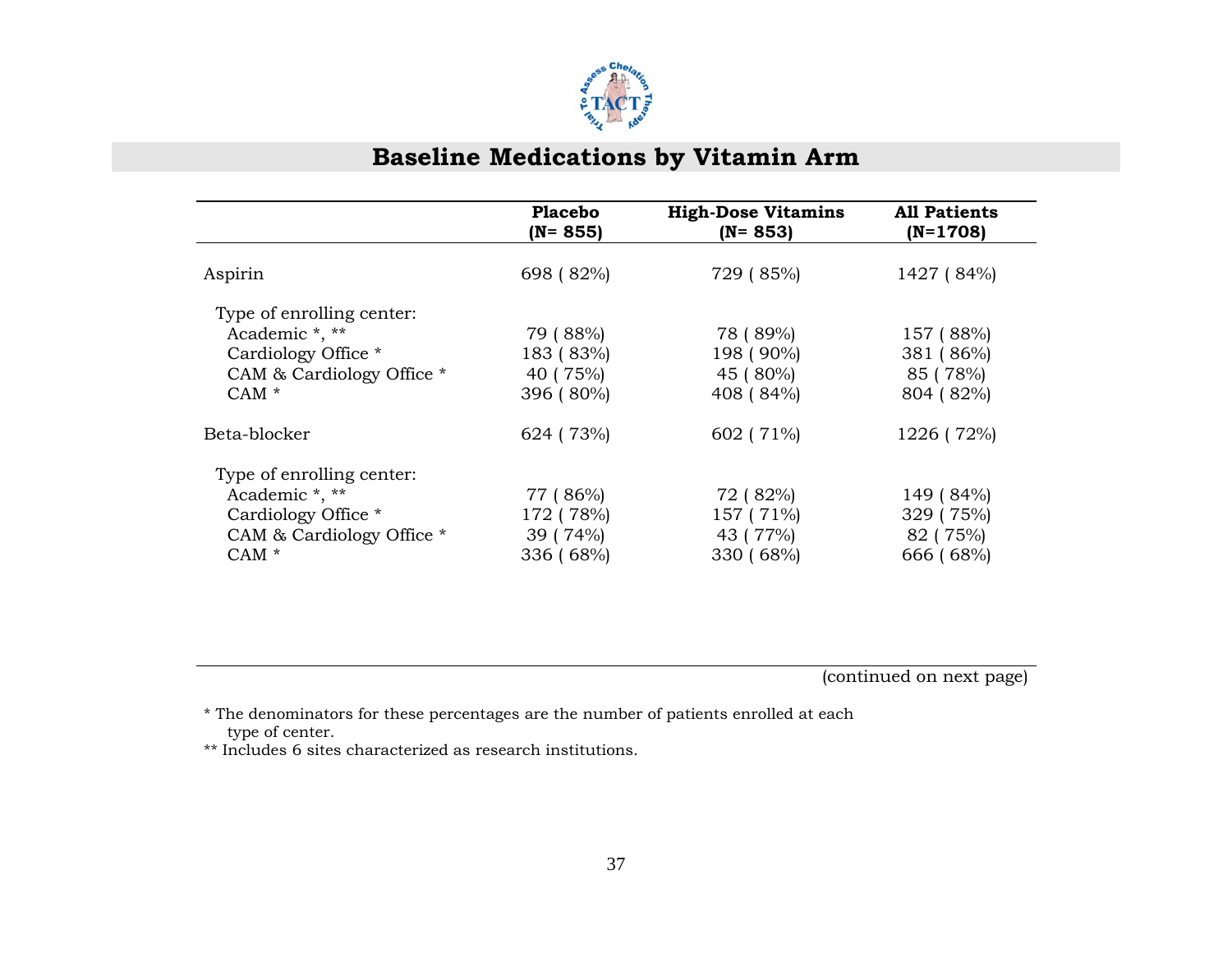

|                                                                                                           | <b>Placebo</b><br>$(N = 855)$                  | <b>High-Dose Vitamins</b><br>$(N = 853)$         | <b>All Patients</b><br>$(N=1708)$               |
|-----------------------------------------------------------------------------------------------------------|------------------------------------------------|--------------------------------------------------|-------------------------------------------------|
| Statin                                                                                                    | 619 (72%)                                      | 629 (74%)                                        | 1248 (73%)                                      |
| Type of enrolling center:<br>Academic *, **<br>Cardiology Office *<br>CAM & Cardiology Office *<br>$CAM*$ | 76 (84%)<br>173 (79%)<br>25 (47%)<br>345 (70%) | 76 (86%)<br>176 (80%)<br>$34(61\%)$<br>343 (70%) | 152 (85%)<br>349 (79%)<br>59 (54%)<br>688 (70%) |
| Angiotensin converting enzyme<br>inhibitor                                                                | 441 (52%)                                      | 439 (51%)                                        | 880 (52%)                                       |
| Type of enrolling center:<br>Academic *, **<br>Cardiology Office *<br>CAM & Cardiology Office *<br>$CAM*$ | 52 (58%)<br>111 (50%)<br>19 (36%)<br>259 (53%) | 52 (59%)<br>117 (53%)<br>25 (45%)<br>245 (50%)   | 104 (58%)<br>228 (52%)<br>44 (40%)<br>504 (51%) |

(continued on next page)

 \* The denominators for these percentages are the number of patients enrolled at each type of center.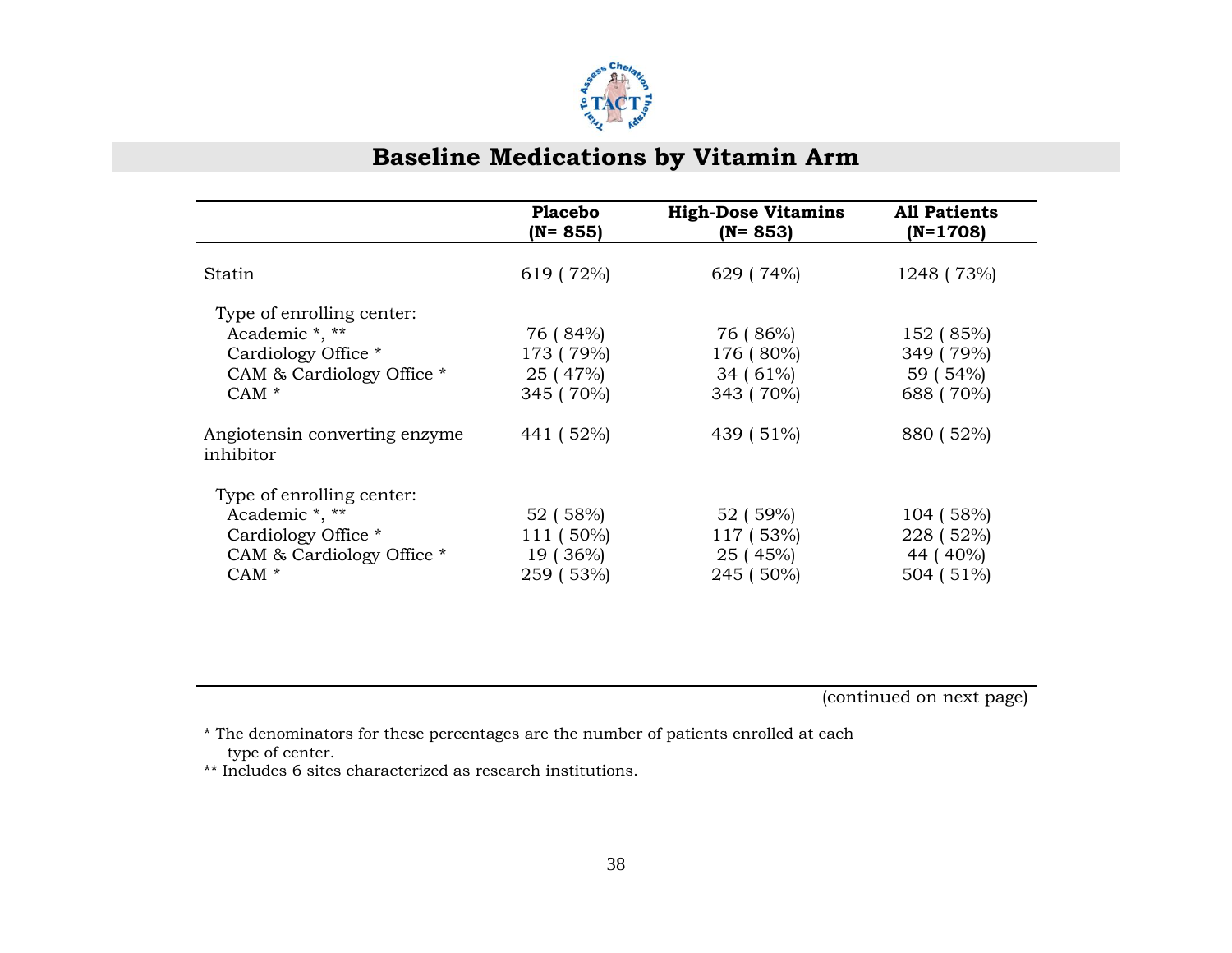

|                                                                                                                     | <b>Placebo</b><br>$(N = 855)$               | <b>High-Dose Vitamins</b><br>$(N = 853)$    | <b>All Patients</b><br>$(N=1708)$              |
|---------------------------------------------------------------------------------------------------------------------|---------------------------------------------|---------------------------------------------|------------------------------------------------|
| Angiotensin receptor blocker                                                                                        | 145 (17%)                                   | 124 (15%)                                   | 269 (16%)                                      |
| Type of enrolling center:<br>Academic *, **<br>Cardiology Office *<br>CAM & Cardiology Office *<br>CAM <sup>*</sup> | 17 (19%)<br>40 (18%)<br>7 (13%)<br>81 (16%) | 20 ( 23%)<br>40 (18%)<br>9(16%)<br>55 (11%) | 37 ( 21%)<br>80 (18%)<br>16 (15%)<br>136 (14%) |
| ACE or ARB                                                                                                          | 555 (65%)                                   | 529 (62%)                                   | 1084 (63%)                                     |
| Alpha-blocker                                                                                                       | 55 ( 7%)                                    | 41 ( 5%)                                    | $96(6\%)$                                      |
| Calcium channel blocker                                                                                             | 166 (20%)                                   | 159 (19%)                                   | $325(20\%)$                                    |
| Diuretic                                                                                                            | 286 (35%)                                   | 275 (34%)                                   | 561 (34%)                                      |
| Clopidogrel                                                                                                         | 225 (27%)                                   | 200 (24%)                                   | 425 (26%)                                      |
| Warfarin                                                                                                            | 88 (11%)                                    | 60 ( 7%)                                    | 148 ( 9%)                                      |

(continued on next page)

 \* The denominators for these percentages are the number of patients enrolled at each type of center.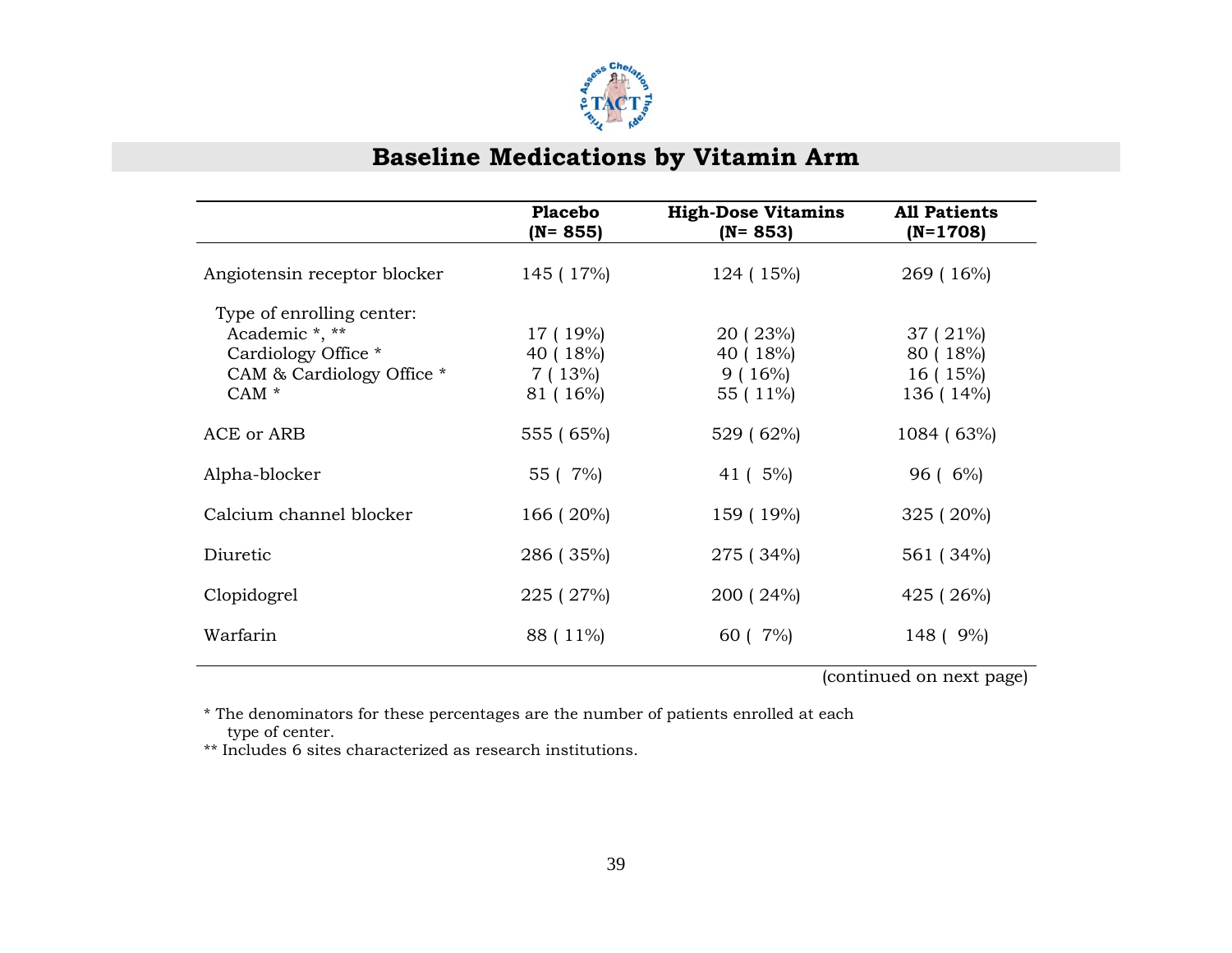

|                                                     | <b>Placebo</b><br>$(N = 855)$ | <b>High-Dose Vitamins</b><br>$(N = 853)$ | <b>All Patients</b><br>$(N=1708)$ |
|-----------------------------------------------------|-------------------------------|------------------------------------------|-----------------------------------|
| Aspirin or warfarin                                 | 743 (87%)                     | 759 (89%)                                | 1502 (88%)                        |
| Aspirin, warfarin or clopidogrel                    | 771 (90%)                     | 781 (92%)                                | 1552 (91%)                        |
| Amiodarone                                          | 31 (4%)                       | 20 (2%)                                  | 51 (3%)                           |
| Other antiarrhythmic drug                           | 18 ( 2%)                      | 17 ( 2%)                                 | 35 (2%)                           |
| Digoxin                                             | 52 ( 6%)                      | 59 ( 7%)                                 | 111 ( 7%)                         |
| Diabetes medication<br>Insulin<br>Oral hypoglycemic | 89 (11%)<br>173 (21%)         | 71 (9%)<br>207 (25%)                     | 160 (10%)<br>380 (23%)            |
| Thyroid replacement therapy                         | 106 (13%)                     | 101 (12%)                                | 207 (13%)                         |
| Medication for PVD<br>Pletal<br>Pentoxyfilline      | 18 ( 2%)<br>$6(1\%)$          | 13 ( 2%)<br>4 ( $0\%$ )                  | 31 ( 2%)<br>$1\%$<br>10 (         |

(continued on next page)

\* The denominators for these percentages are the number of patients enrolled at each type of center.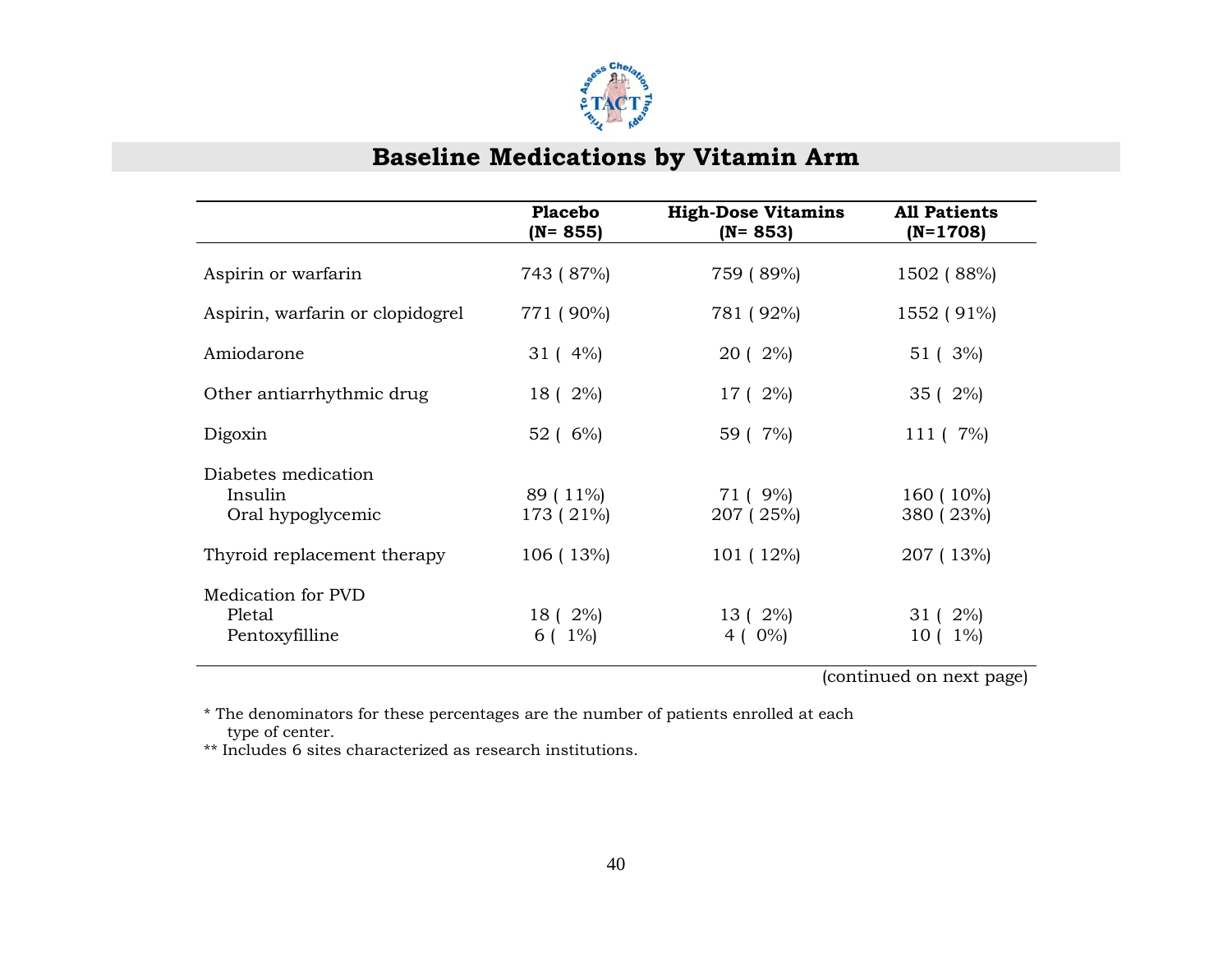

|                             | <b>Placebo</b><br>$(N = 855)$ | <b>High-Dose Vitamins</b><br>$(N = 853)$ | <b>All Patients</b><br>$(N=1708)$ |
|-----------------------------|-------------------------------|------------------------------------------|-----------------------------------|
| Medication for osteoporosis | 23 ( 3%)                      | $30(4\%)$                                | 53 (3%)                           |
| Multivitamin                | 371 (45%)                     | 344 (42%)                                | 715 (43%)                         |
| Other vitamins/minerals     | 424 (51%)                     | 428 (52%)                                | 852 (51%)                         |
| Herbal products             | 295 (36%)                     | 265 (32%)                                | 560 (34%)                         |

 \* The denominators for these percentages are the number of patients enrolled at each type of center.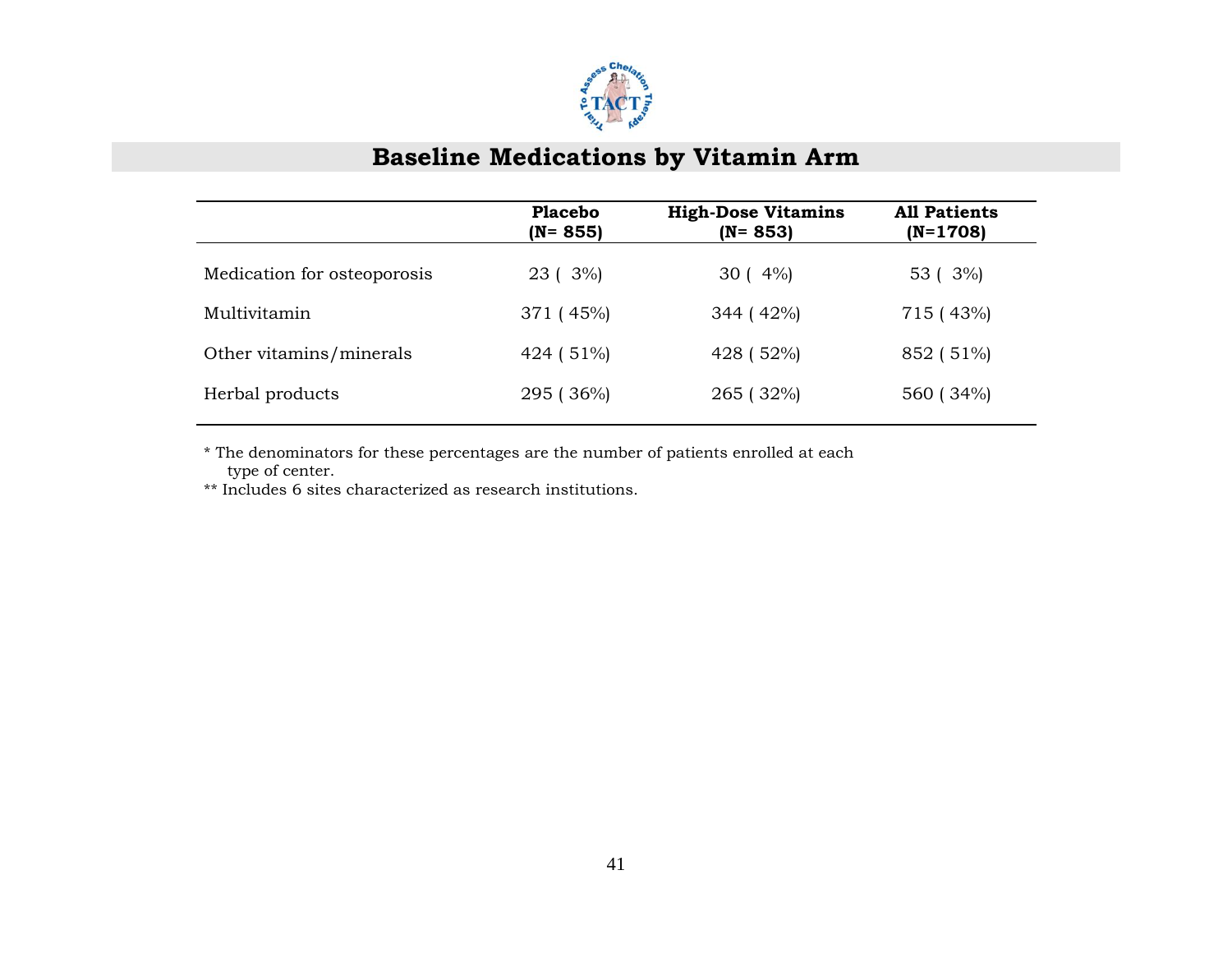

## **Baseline Laboratory Measures by Vitamin Arm \***

|                                                           | <b>Placebo</b><br>$(N = 855)$ | <b>High-Dose Vitamins</b><br>$(N = 853)$ | <b>All Patients</b><br>$(N=1708)$ |
|-----------------------------------------------------------|-------------------------------|------------------------------------------|-----------------------------------|
| Glycosuria positive                                       | 38 (4%)                       | 38 (5%)                                  | 76 ( 5%)                          |
| Proteinuria positive                                      | 74 ( 9%)                      | 53 ( 6%)                                 | 127 (8%)                          |
| Hematuria positive                                        | 37 (4%)                       | 39 (5%)                                  | 76 ( 5%)                          |
| Glucose $(mg/dL)$                                         | 103 (93, 120)                 | 102 (92, 122)                            | 102 (92, 121)                     |
| Creatinine $(mg/dL)$                                      | 1.1(0.9, 1.2)                 | 1.1(0.9, 1.2)                            | 1.1(0.9, 1.2)                     |
| Potassium (mmol/L)                                        | 4.5 $(4.2, 4.7)$              | 4.5 $(4.2, 4.8)$                         | 4.5 $(4.2, 4.7)$                  |
| Magnesium $(mg/dL)$                                       | 2.0(1.9, 2.1)                 | 2.0(1.9, 2.1)                            | 2.0(1.9, 2.1)                     |
| Calcium $(mg/dL)$                                         | 9.4(9.1, 9.6)                 | 9.4(9.2, 9.6)                            | 9.4(9.1, 9.6)                     |
| White blood cell count $(x10^3 \text{ cells/} \text{uL})$ | 6.4(5.4, 7.6)                 | 6.5(5.4, 7.6)                            | 6.5(5.4, 7.6)                     |
| Hematocrit $(\% )$                                        | 43 (40, 45)                   | 43 (40, 45)                              | 43 (40, 45)                       |
| Platelet count $(x10^3 \text{ cells}/uL)$                 | 214 (180, 250)                | 212 (179, 249)                           | 213 (179, 250)                    |
| Neutrophils (cells/uL)                                    | 3916 (3060, 4774)             | 3911 (3118, 4809)                        | 3912 (3085, 4792)                 |

(continued on next page)

\* Median, 25th and 75th percentiles are reported for all continuous variables.